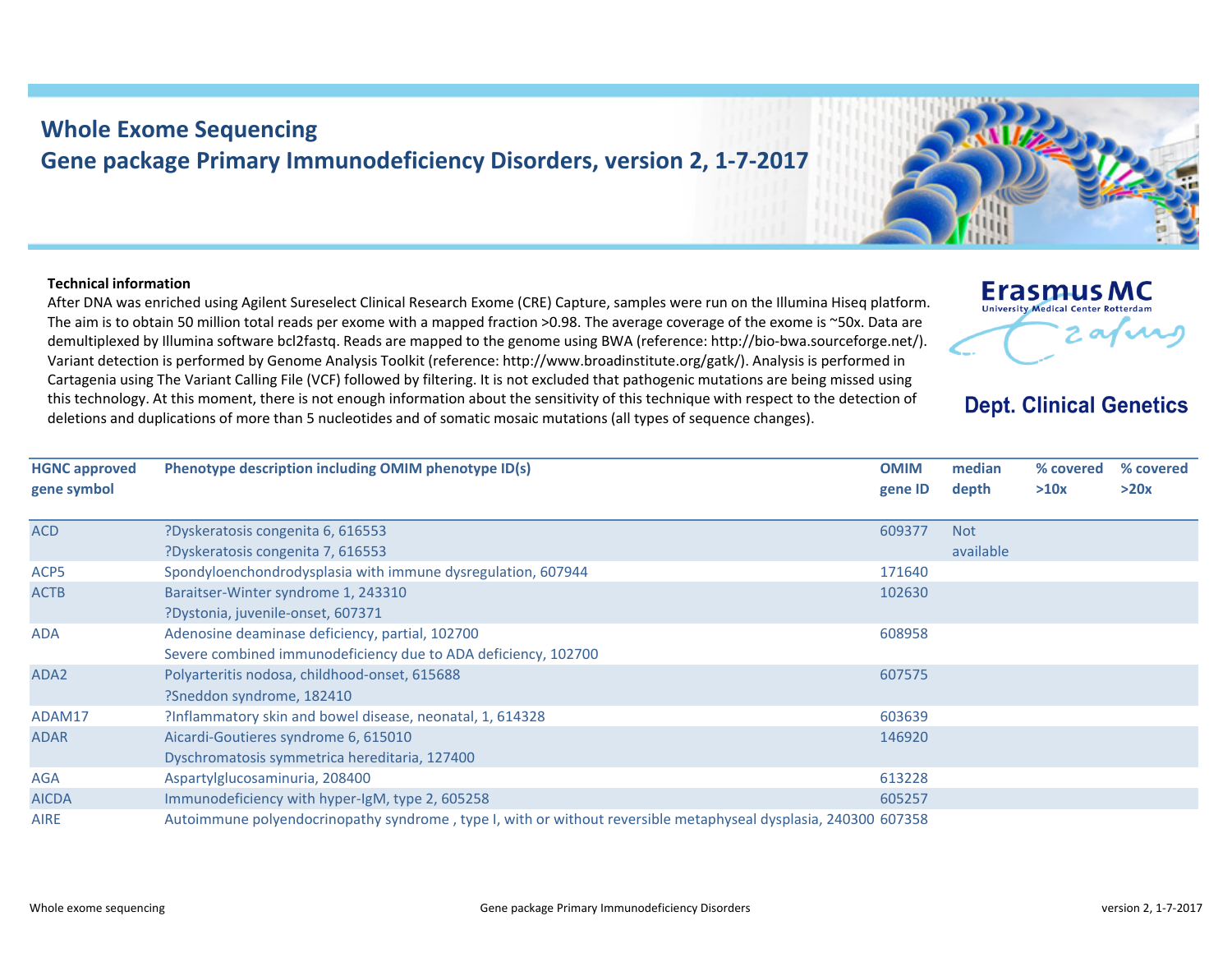| <b>HGNC approved</b> | Phenotype description including OMIM phenotype ID(s)                | <b>OMIM</b> | median | % covered | % covered |
|----------------------|---------------------------------------------------------------------|-------------|--------|-----------|-----------|
| gene symbol          |                                                                     | gene ID     | depth  | >10x      | >20x      |
| AK <sub>2</sub>      | Reticular dysgenesis, 267500                                        | 103020      |        |           |           |
| ALG13                | ?Congenital disorder of glycosylation, type Is, 300884              | 300776      |        |           |           |
|                      | Epileptic encephalopathy, early infantile, 36, 300884               |             |        |           |           |
| AP3B1                | Hermansky-Pudlak syndrome 2, 608233                                 | 603401      |        |           |           |
| AP4E1                | Spastic paraplegia 51, 613744                                       | 607244      |        |           |           |
|                      | Stuttering, familial persistent, 1, 184450                          |             |        |           |           |
| <b>APOB</b>          | Hypercholesterolemia, due to ligand-defective apo B, 144010         | 107730      |        |           |           |
|                      | Hypobetalipoproteinemia, 615558                                     |             |        |           |           |
| APOL1                | {End-stage renal disease, nondiabetic, susceptibility to}, 612551   | 603743      |        |           |           |
|                      | {Glomerulosclerosis, focal segmental, 4, susceptibility to}, 612551 |             |        |           |           |
| <b>ARX</b>           | Epileptic encephalopathy, early infantile, 1, 308350                | 300382      |        |           |           |
|                      | Hydranencephaly with abnormal genitalia, 300215                     |             |        |           |           |
|                      | Lissencephaly 2, 300215                                             |             |        |           |           |
|                      | Mental retardation 29 and others, 300419                            |             |        |           |           |
|                      | Partington syndrome, 309510                                         |             |        |           |           |
|                      | Proud syndrome, 300004                                              |             |        |           |           |
| <b>ATM</b>           | Ataxia-telangiectasia, 208900                                       | 607585      |        |           |           |
|                      | {Breast cancer, susceptibility to}, 114480                          |             |        |           |           |
|                      | Lymphoma, B-cell non-Hodgkin, somatic                               |             |        |           |           |
|                      | Lymphoma, mantle cell, somatic                                      |             |        |           |           |
|                      | T-cell prolymphocytic leukemia, somatic                             |             |        |           |           |
| ATP2A2               | Acrokeratosis verruciformis, 101900<br>Darier disease, 124200       | 108740      |        |           |           |
| B <sub>2</sub> M     | ?Amyloidosis, familial visceral, 105200                             | 109700      |        |           |           |
|                      | Immunodeficiency 43, 241600                                         |             |        |           |           |
| <b>BCL10</b>         | ?Immunodeficiency 37, 616098                                        | 603517      |        |           |           |
|                      | Lymphoma, MALT, somatic, 137245                                     |             |        |           |           |
|                      | {Lymphoma, follicular, somatic}, 605027                             |             |        |           |           |
|                      | {Male germ cell tumor, somatic},, 273300                            |             |        |           |           |
|                      | {Mesothelioma, somatic}, 156240                                     |             |        |           |           |
|                      | {Sezary syndrome, somatic}                                          |             |        |           |           |
| <b>BLM</b>           | Bloom syndrome, 210900                                              | 604610      |        |           |           |
| <b>BLNK</b>          | Agammaglobulinemia 4, 613502                                        | 604515      |        |           |           |
| BLOC1S6              | Hermansky-pudlak syndrome 9, 614171                                 | 604310      |        |           |           |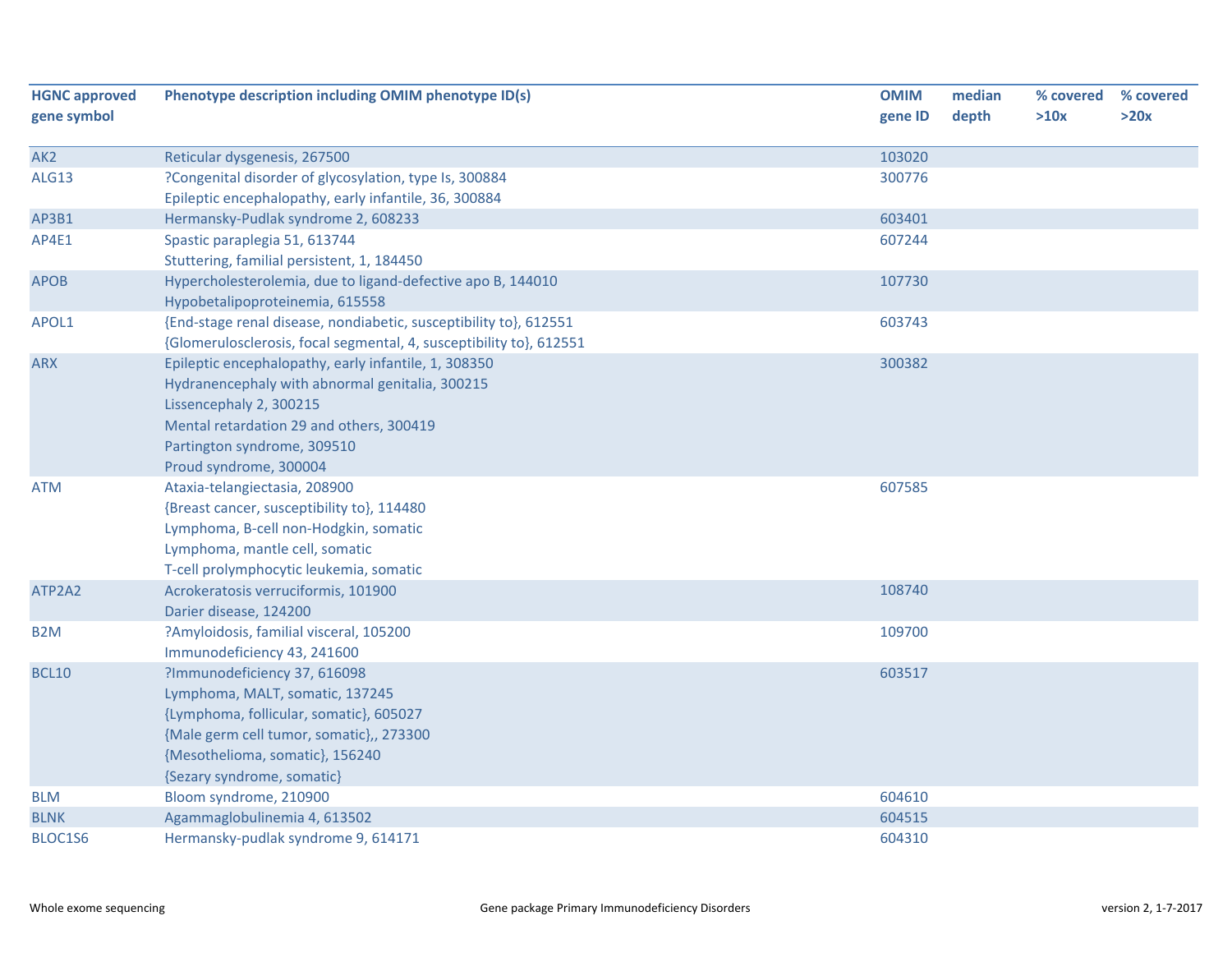| <b>HGNC approved</b><br>gene symbol | Phenotype description including OMIM phenotype ID(s)                | <b>OMIM</b><br>gene ID | median<br>depth | % covered<br>>10x | % covered<br>>20x |
|-------------------------------------|---------------------------------------------------------------------|------------------------|-----------------|-------------------|-------------------|
| <b>BTK</b>                          | Agammaglobulinemia and isolated hormone deficiency, 307200          | 300300                 |                 |                   |                   |
|                                     | Agammaglobulinemia 1, 300755                                        |                        |                 |                   |                   |
| <b>BTLA</b>                         | No OMIM phenotype                                                   | 607925                 |                 |                   |                   |
| C <sub>1</sub> QA                   | C1q deficiency, 613652                                              | 120550                 |                 |                   |                   |
| C <sub>1QB</sub>                    | C1q deficiency, 613652                                              | 120570                 |                 |                   |                   |
| C <sub>1</sub> QC                   | C1q deficiency, 613652                                              | 120575                 |                 |                   |                   |
| C1S                                 | C1s deficiency, 613783                                              | 120580                 |                 |                   |                   |
|                                     | Ehlers-Danlos syndrome, periodontal type, 2, 617174                 |                        |                 |                   |                   |
| C <sub>2</sub>                      | C2 deficiency, 217000                                               | 613927                 |                 |                   |                   |
|                                     | {Macular degeneration, age-related, 14, reduced risk of}, 615489    |                        |                 |                   |                   |
| C <sub>3</sub>                      | C3 deficiency, 613779                                               | 120700                 |                 |                   |                   |
|                                     | {Hemolytic uremic syndrome, atypical, susceptibility to, 5}, 612925 |                        |                 |                   |                   |
|                                     | {Macular degeneration, age-related, 9}, 611378                      |                        |                 |                   |                   |
| C <sub>4</sub> A                    | [Blood group, Rodgers], 614374                                      | 120810                 |                 |                   |                   |
|                                     | C4a deficiency, 614380                                              |                        |                 |                   |                   |
| C4B                                 | C4B deficiency, 614379                                              | 120820                 |                 |                   |                   |
| C <sub>5</sub>                      | C5 deficiency, 609536                                               | 120900                 |                 |                   |                   |
|                                     | [Eculizumab, poor response to], 615749                              |                        |                 |                   |                   |
| C6                                  | C6 deficiency, 612446                                               | 217050                 |                 |                   |                   |
|                                     | Combined C6/C7 deficiency                                           |                        |                 |                   |                   |
| C7                                  | C7 deficiency, 610102                                               | 217070                 |                 |                   |                   |
| C8A                                 | C8 deficiency, type I, 613790                                       | 120950                 |                 |                   |                   |
| C8B                                 | C8 deficiency, type II, 613789                                      | 120960                 |                 |                   |                   |
| C8G                                 | No OMIM phenotype                                                   | 120930                 |                 |                   |                   |
| C9                                  | C9 deficiency, 613825                                               | 120940                 |                 |                   |                   |
|                                     | {Macular degeneration, age-related, 15, susceptibility to}, 615591  |                        |                 |                   |                   |
| C9orf142                            | No OMIM phenotype                                                   | 616315                 |                 |                   |                   |
| CARD11                              | B-cell expansion with NFKB and T-cell anergy, 616452                | 607210                 |                 |                   |                   |
|                                     | Immunodeficiency 11, 615206                                         |                        |                 |                   |                   |
| CARD14                              | Pityriasis rubra pilaris, 173200                                    | 607211                 |                 |                   |                   |
|                                     | Psoriasis 2, 602723                                                 |                        |                 |                   |                   |
| CARD9                               | Candidiasis, familial, 2, 212050                                    | 607212                 |                 |                   |                   |
| <b>CARMIL2</b>                      | No OMIM phenotype                                                   | 610859                 |                 |                   |                   |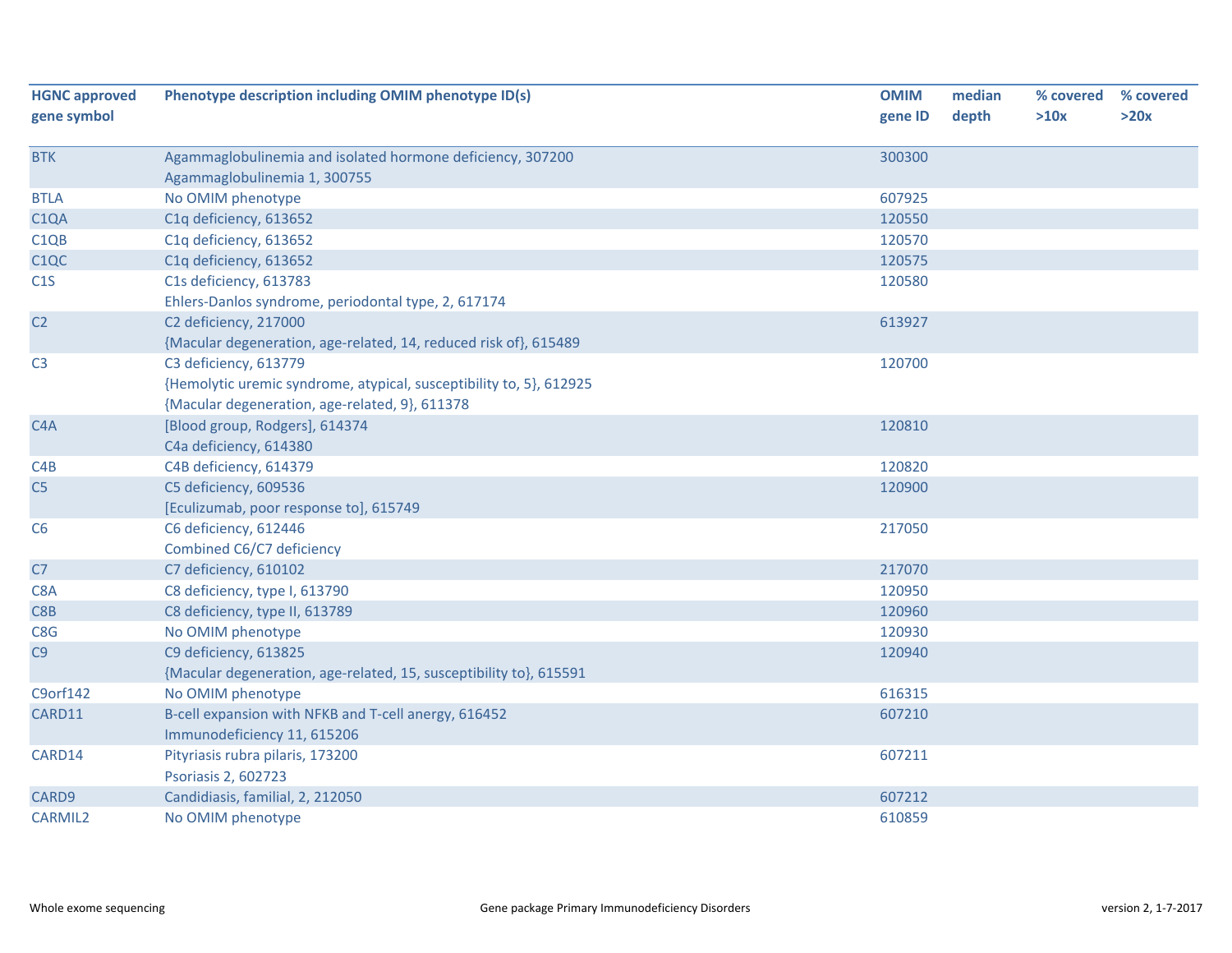| <b>HGNC approved</b> | Phenotype description including OMIM phenotype ID(s)                                    | <b>OMIM</b> | median | % covered | % covered |
|----------------------|-----------------------------------------------------------------------------------------|-------------|--------|-----------|-----------|
| gene symbol          |                                                                                         | gene ID     | depth  | >10x      | >20x      |
| CASP10               | Autoimmune lymphoproliferative syndrome, type II, 603909                                | 601762      |        |           |           |
|                      | Gastric cancer, somatic, 613659                                                         |             |        |           |           |
|                      | Lymphoma, non-Hodgkin, somatic, 605027                                                  |             |        |           |           |
| CASP8                | ?Autoimmune lymphoproliferative syndrome, type IIB, 607271                              | 601763      |        |           |           |
|                      | {Breast cancer, protection against}, 114480                                             |             |        |           |           |
|                      | Hepatocellular carcinoma, somatic, 114550                                               |             |        |           |           |
|                      | {Lung cancer, protection against}, 211980                                               |             |        |           |           |
| CAVIN1               | Lipodystrophy, congenital generalized, type 4, 613327                                   | 603198      |        |           |           |
| <b>CBL</b>           | ?Juvenile myelomonocytic leukemia, 607785                                               | 165360      |        |           |           |
|                      | Noonan syndrome-like disorder with or without juvenile myelomonocytic leukemia, 613563  |             |        |           |           |
| CCBE1                | Hennekam lymphangiectasia-lymphedema syndrome 1, 235510                                 | 612753      |        |           |           |
| <b>CD19</b>          | Immunodeficiency, common variable, 3, 613493                                            | 107265      |        |           |           |
| <b>CD247</b>         | ?Immunodeficiency 25, 610163                                                            | 186780      |        |           |           |
| <b>CD27</b>          | Lymphoproliferative syndrome 2, 615122                                                  | 186711      |        |           |           |
| CD <sub>3</sub> D    | Immunodeficiency 19, 615617                                                             | 186790      |        |           |           |
| CD3E                 | Immunodeficiency 18, 615615                                                             | 186830      |        |           |           |
|                      | Immunodeficiency 18, SCID variant, 615615                                               |             |        |           |           |
| CD3G                 | Immunodeficiency 17, CD3 gamma deficient, 615607                                        | 186740      |        |           |           |
| <b>CD40</b>          | Immunodeficiency with hyper-IgM, type 3, 606843                                         | 109535      |        |           |           |
| CD40LG               | Immunodeficiency, with hyper-IgM, 308230                                                | 300386      |        |           |           |
| <b>CD46</b>          | {Hemolytic uremic syndrome, atypical, susceptibility to, 2}, 612922                     | 120920      |        |           |           |
| <b>CD55</b>          | [Blood group Cromer], 613793                                                            | 125240      |        |           |           |
| <b>CD59</b>          | Hemolytic anemia, CD59-mediated, with or without immune-mediated polyneuropathy, 612300 | 107271      |        |           |           |
| CD79A                | Agammaglobulinemia 3, 613501                                                            | 112205      |        |           |           |
| CD79B                | Agammaglobulinemia 6, 612692                                                            | 147245      |        |           |           |
| <b>CD81</b>          | Immunodeficiency, common variable, 6, 613496                                            | 186845      |        |           |           |
| CD8A                 | CD8 deficiency, familial, 608957                                                        | 186910      |        |           |           |
| CDCA7                | Immunodeficiency-centromeric instability-facial anomalies syndrome 3, 616910            | 609937      |        |           |           |
| CDKN2B               | No OMIM phenotype                                                                       | 600431      |        |           |           |
| <b>CEBPE</b>         | Specific granule deficiency, 245480                                                     | 600749      |        |           |           |
| <b>CFB</b>           | ?Complement factor B deficiency, 615561                                                 | 138470      |        |           |           |
|                      | {Hemolytic uremic syndrome, atypical, susceptibility to, 4}, 612924                     |             |        |           |           |
|                      | {Macular degeneration, age-related, 14, reduced risk of}, 615489                        |             |        |           |           |
| <b>CFD</b>           | Complement factor D deficiency, 613912                                                  | 134350      |        |           |           |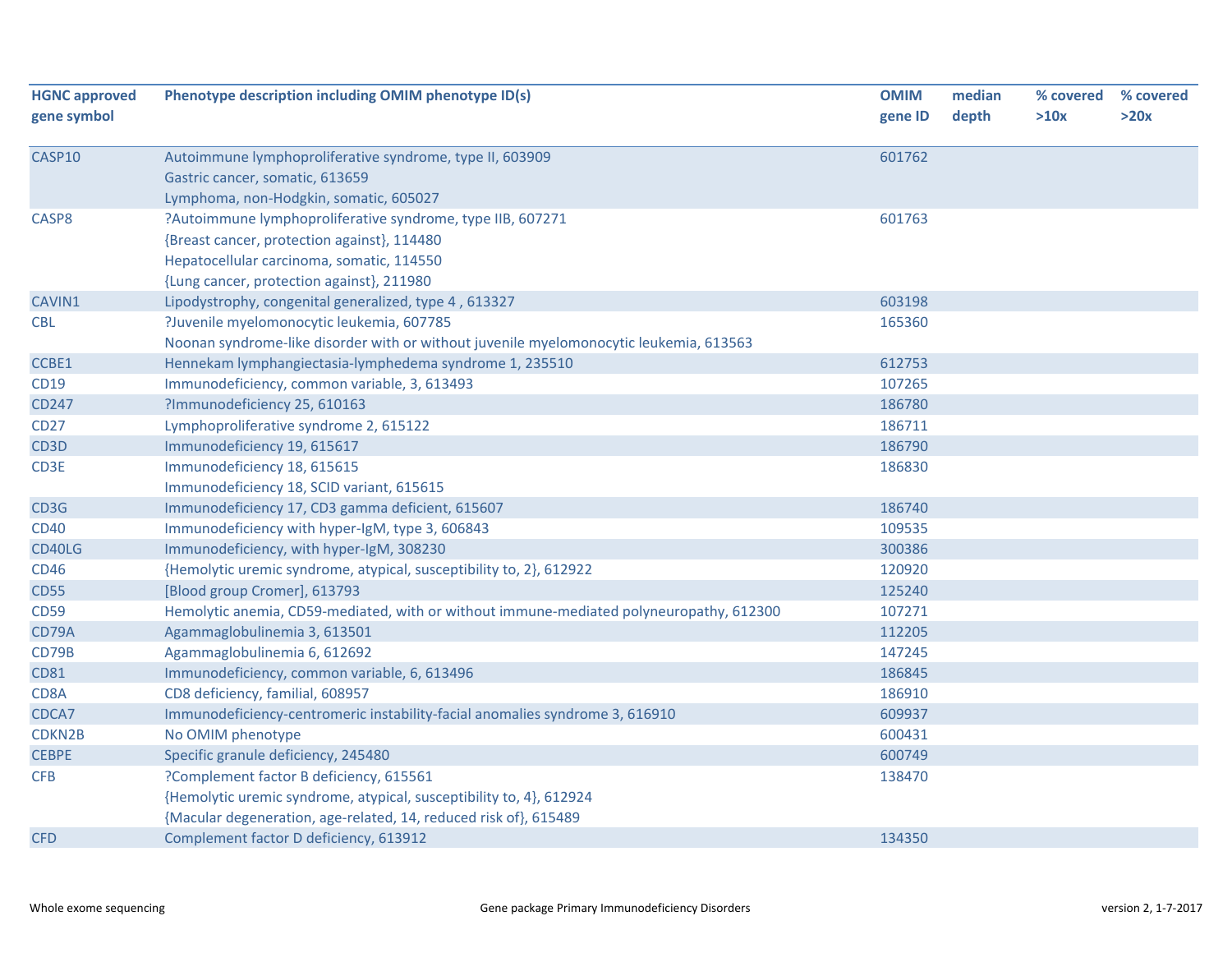| <b>HGNC approved</b> | Phenotype description including OMIM phenotype ID(s)                                                  | <b>OMIM</b> | median | % covered | % covered |
|----------------------|-------------------------------------------------------------------------------------------------------|-------------|--------|-----------|-----------|
| gene symbol          |                                                                                                       | gene ID     | depth  | >10x      | >20x      |
| <b>CFH</b>           | Basal laminar drusen, 126700                                                                          | 134370      |        |           |           |
|                      | Complement factor H deficiency, 609814                                                                |             |        |           |           |
|                      | {Hemolytic uremic syndrome, atypical, susceptibility to, 1}, 235400                                   |             |        |           |           |
|                      | {Macular degeneration, age-related, 4}, 610698                                                        |             |        |           |           |
| CFHR1                | {Hemolytic uremic syndrome, atypical, susceptibility to}, 235400                                      | 134371      |        |           |           |
|                      | {Macular degeneration, age-related, reduced risk of}, 603075                                          |             |        |           |           |
| CFHR2                | No OMIM phenotype                                                                                     | 600889      |        |           |           |
| CFHR3                | {Hemolytic uremic syndrome, atypical, susceptibility to}, 235400                                      | 605336      |        |           |           |
|                      | {Macular degeneration, age-related, reduced risk of}, 603075                                          |             |        |           |           |
| CFHR4                | No OMIM phenotype                                                                                     | 605337      |        |           |           |
| CFHR5                | Nephropathy due to CFHR5 deficiency, 614809                                                           | 608593      |        |           |           |
| <b>CFI</b>           | Complement factor I deficiency, 610984                                                                | 217030      |        |           |           |
|                      | {Hemolytic uremic syndrome, atypical, susceptibility to, 3}, 612923                                   |             |        |           |           |
|                      | {Macular degeneration, age-related, 13, susceptibility to}, 615439                                    |             |        |           |           |
| <b>CFP</b>           | Properdin deficiency, 312060                                                                          | 300383      |        |           |           |
| <b>CFTR</b>          | {Bronchiectasis with or without elevated sweat chloride 1, modifier of}, 211400                       | 602421      |        |           |           |
|                      | Congenital bilateral absence of vas deferens, 277180                                                  |             |        |           |           |
|                      | Cystic fibrosis, 219700                                                                               |             |        |           |           |
|                      | {Hypertrypsinemia, neonatal}                                                                          |             |        |           |           |
|                      | {Pancreatitis, idiopathic}, 167800                                                                    |             |        |           |           |
|                      | Sweat chloride elevation without CF                                                                   |             |        |           |           |
| CHD7                 | CHARGE syndrome, 214800                                                                               | 608892      |        |           |           |
|                      | Hypogonadotropic hypogonadism 5 with or without anosmia, 612370                                       |             |        |           |           |
| <b>CIITA</b>         | Bare lymphocyte syndrome, type II, complementation group A, 209920                                    | 600005      |        |           |           |
|                      | {Rheumatoid arthritis, susceptibility to}, 180300                                                     |             |        |           |           |
| CLEC4D               | No OMIM phenotype                                                                                     | 609964      |        |           |           |
| <b>CLEC7A</b>        | {Aspergillosis, susceptibility to}, 614079                                                            | 606264      |        |           |           |
|                      | Candidiasis, familial, 4, 613108                                                                      |             |        |           |           |
| <b>CLPB</b>          | 3-methylglutaconic aciduria, type VII, with cataracts, neurologic involvement and neutropenia, 616271 | 616254      |        |           |           |
| COLEC11              | 3MC syndrome 2, 265050                                                                                | 612502      |        |           |           |
| <b>COPA</b>          | {Autoimmune interstitial lung, joint, and kidney disease}, 616414                                     | 601924      |        |           |           |
| CORO1A               | Immunodeficiency 8, 615401                                                                            | 605000      |        |           |           |
| CR <sub>2</sub>      | Immunodeficiency, common variable, 7, 614699                                                          | 120650      |        |           |           |
|                      | {Systemic lupus erythematosus, susceptibility to, 9}, 610927                                          |             |        |           |           |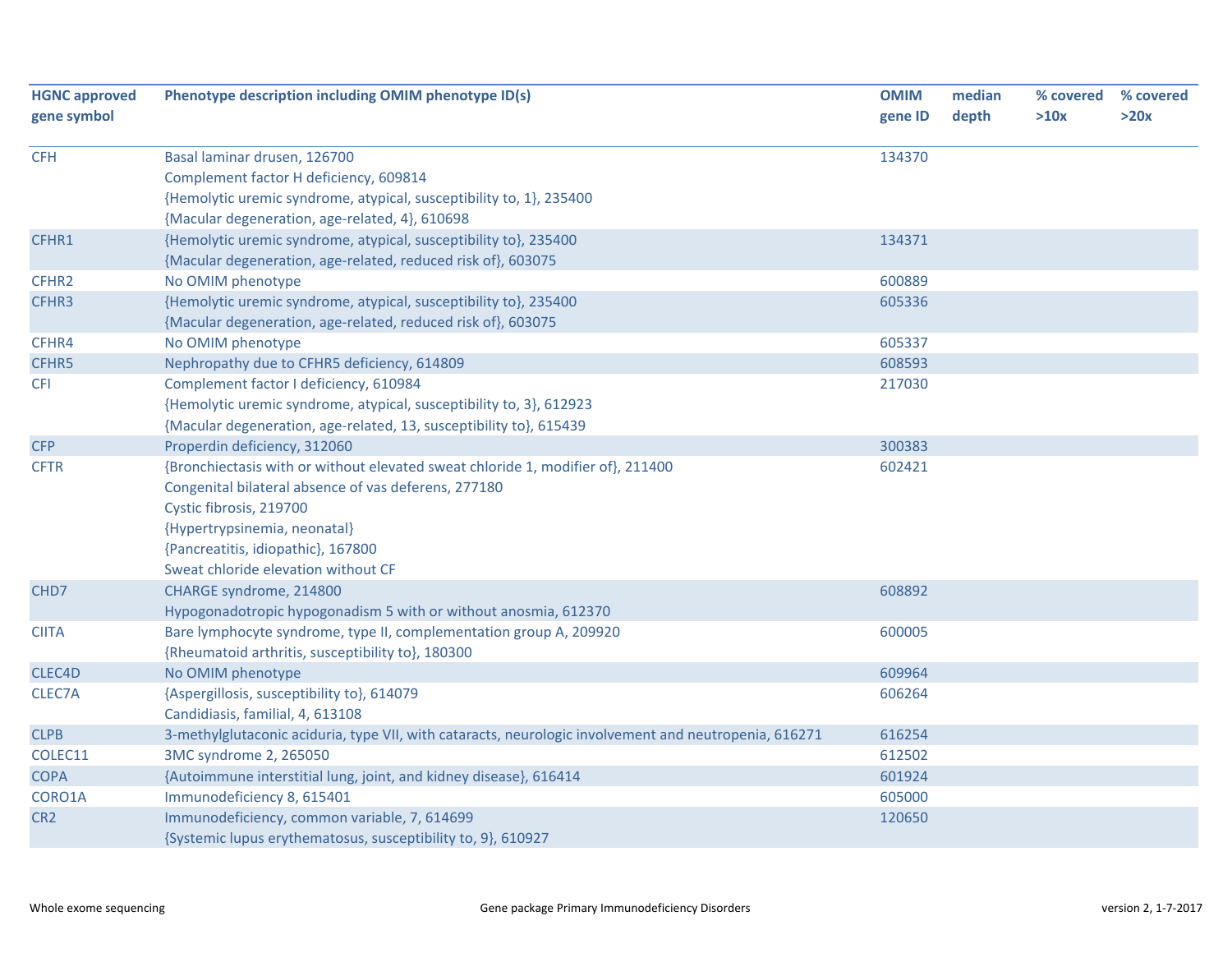| <b>HGNC approved</b><br>gene symbol | Phenotype description including OMIM phenotype ID(s)                                                                   | <b>OMIM</b><br>gene ID | median<br>depth | % covered<br>>10x | % covered<br>>20x |
|-------------------------------------|------------------------------------------------------------------------------------------------------------------------|------------------------|-----------------|-------------------|-------------------|
|                                     |                                                                                                                        |                        |                 |                   |                   |
| <b>CREBBP</b>                       | Rubinstein-Taybi syndrome 1, 180849                                                                                    | 600140                 |                 |                   |                   |
| <b>CSF2RA</b>                       | Surfactant metabolism dysfunction, pulmonary, 4, 300770                                                                | 306250                 |                 |                   |                   |
| CSF3R                               | Neutropenia, severe congenital, 7, 617014                                                                              | 138971                 |                 |                   |                   |
| CTC1                                | Cerebroretinal microangiopathy with calcifications and cysts, 612199                                                   | 613129                 |                 |                   |                   |
| CTLA4                               | Autoimmune lymphoproliferative syndrome, type V, 616100                                                                | 123890                 |                 |                   |                   |
|                                     | {Celiac disease, susceptibility to, 3}, 609755                                                                         |                        |                 |                   |                   |
|                                     | {Diabetes mellitus, insulin-dependent, 12}, 601388                                                                     |                        |                 |                   |                   |
|                                     | {Hashimoto thyroiditis}, 140300                                                                                        |                        |                 |                   |                   |
|                                     | {Systemic lupus erythematosus, susceptibility to}, 152700                                                              |                        |                 |                   |                   |
| CTPS1                               | Immunodeficiency 24, 615897                                                                                            | 123860                 |                 |                   |                   |
| <b>CTSC</b>                         | Haim-Munk syndrome, 245010                                                                                             | 602365                 |                 |                   |                   |
|                                     | Papillon-Lefevre syndrome, 245000                                                                                      |                        |                 |                   |                   |
|                                     | Periodontitis 1, juvenile, 170650                                                                                      |                        |                 |                   |                   |
| CXCR4                               | Myelokathexis, isolated                                                                                                | 162643                 |                 |                   |                   |
|                                     | WHIM syndrome, 193670                                                                                                  |                        |                 |                   |                   |
| <b>CYBA</b>                         | Chronic granulomatous disease, autosomal, due to deficiency of CYBA, 233690                                            | 608508                 |                 |                   |                   |
| <b>CYBB</b>                         | Chronic granulomatous disease, 306400                                                                                  | 300481                 |                 |                   |                   |
|                                     | Immunodeficiency 34, mycobacteriosis, 300645                                                                           |                        |                 |                   |                   |
| <b>DCLRE1B</b>                      | No OMIM phenotype                                                                                                      | 609683                 |                 |                   |                   |
| <b>DCLRE1C</b>                      | Omenn syndrome, 603554                                                                                                 | 605988                 |                 |                   |                   |
|                                     | Severe combined immunodeficiency, Athabascan type, 602450                                                              |                        |                 |                   |                   |
| <b>DDX58</b>                        | Singleton-Merten syndrome 2, 616298                                                                                    | 609631                 |                 |                   |                   |
| DGAT1                               | ?Diarrhea 7, 615863                                                                                                    | 604900                 |                 |                   |                   |
| <b>DHFR</b>                         | Megaloblastic anemia due to dihydrofolate reductase deficiency, 613839                                                 | 126060                 |                 |                   |                   |
| DKC1                                | Dyskeratosis congenita, 305000                                                                                         | 300126                 |                 |                   |                   |
| DNASE1                              | {Systemic lupus erythematosus, susceptibility to}, 152700                                                              | 125505                 |                 |                   |                   |
| DNMT3B                              | Immunodeficiency-centromeric instability-facial anomalies syndrome 1, 242860                                           | 602900                 |                 |                   |                   |
| DOCK <sub>2</sub>                   | Immunodeficiency 40, 616433                                                                                            | 603122                 |                 |                   |                   |
| DOCK8                               | Hyper-IgE recurrent infection syndrome, 243700                                                                         | 611432                 |                 |                   |                   |
| <b>ELANE</b>                        | Neutropenia, cyclic, 162800                                                                                            | 130130                 |                 |                   |                   |
|                                     | Neutropenia, severe congenital 1, 202700                                                                               |                        |                 |                   |                   |
| ELF4                                | No OMIM phenotype                                                                                                      | 300775                 |                 |                   |                   |
| <b>EPCAM</b>                        | Colorectal cancer, hereditary nonpolyposis, type 8, 613244<br>Diarrhea 5, with tufting enteropathy, congenital, 613217 | 185535                 |                 |                   |                   |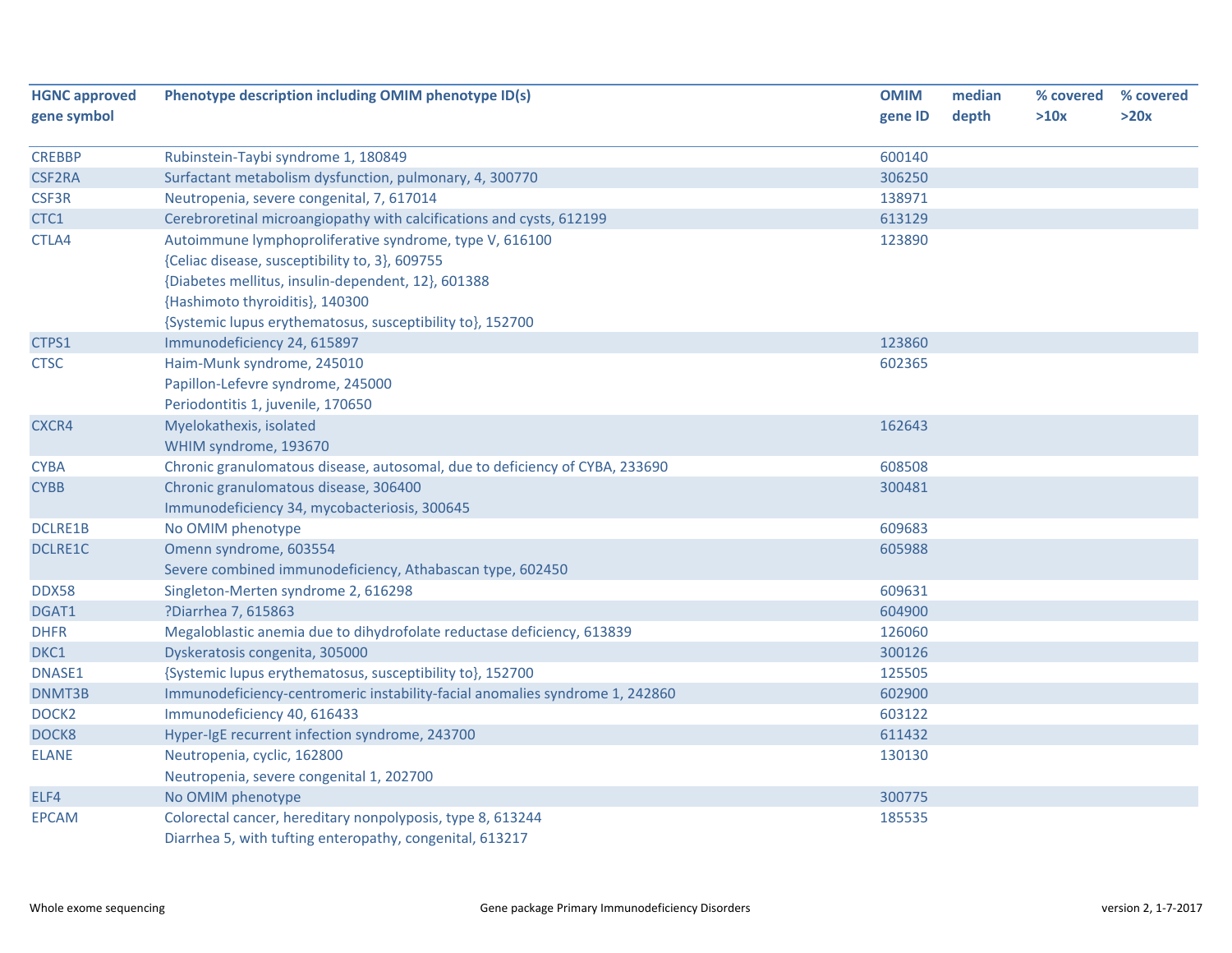| <b>HGNC approved</b><br>gene symbol | Phenotype description including OMIM phenotype ID(s)                                                      | <b>OMIM</b><br>gene ID | median<br>depth | % covered<br>>10x | % covered<br>>20x |
|-------------------------------------|-----------------------------------------------------------------------------------------------------------|------------------------|-----------------|-------------------|-------------------|
| EPG5                                | Vici syndrome, 242840                                                                                     | 615068                 |                 |                   |                   |
| ERCC <sub>2</sub>                   | Cerebrooculofacioskeletal syndrome 2, 610756                                                              | 126340                 |                 |                   |                   |
|                                     | Trichothiodystrophy 1, photosensitive, 601675                                                             |                        |                 |                   |                   |
|                                     | Xeroderma pigmentosum, group D, 278730                                                                    |                        |                 |                   |                   |
| ERCC3                               | Trichothiodystrophy 2, photosensitive, 616390                                                             | 133510                 |                 |                   |                   |
|                                     | Xeroderma pigmentosum, group B, 610651                                                                    |                        |                 |                   |                   |
| F12                                 | Angioedema, hereditary, type III, 610618                                                                  | 610619                 |                 |                   |                   |
|                                     | Factor XII deficiency, 234000                                                                             |                        |                 |                   |                   |
| <b>FADD</b>                         | Infections, recurrent, with encephalopathy, hepatic dysfunction, and cardiovasuclar malformations, 613759 | 602457                 |                 |                   |                   |
| FAS                                 | Autoimmune lymphoproliferative syndrome, type IA, 601859                                                  | 134637                 |                 |                   |                   |
|                                     | {Autoimmune lymphoproliferative syndrome}, 601859                                                         |                        |                 |                   |                   |
|                                     | Squamous cell carcinoma, burn scar-related, somatic                                                       |                        |                 |                   |                   |
| <b>FASLG</b>                        | Autoimmune lymphoproliferative syndrome, type IB, 601859                                                  | 134638                 |                 |                   |                   |
|                                     | {Lung cancer, susceptibility to}, 211980                                                                  |                        |                 |                   |                   |
| FCGR1A                              | [IgG receptor I, phagocytic, familial deficiency of]                                                      | 146760                 |                 |                   |                   |
| FCGR2A                              | {Lupus nephritis, susceptibility to}, 152700                                                              | 146790                 |                 |                   |                   |
|                                     | {Malaria, severe, susceptibility to}, 611162                                                              |                        |                 |                   |                   |
|                                     | {Pseudomonas aeruginosa, susceptibility to chronic infection by, in cystic fibrosis}, 219700              |                        |                 |                   |                   |
| FCGR2B                              | {Malaria, resistance to}, 611162                                                                          | 604590                 |                 |                   |                   |
|                                     | {Systemic lupus erythematosus, susceptibility to}, 152700                                                 |                        |                 |                   |                   |
| FCGR3A                              | Immunodeficiency 20, 615707                                                                               | 146740                 |                 |                   |                   |
| FCGR3B                              | Neutropenia, alloimmune neonatal                                                                          | 610665                 |                 |                   |                   |
| <b>FCGRT</b>                        | No OMIM phenotype                                                                                         | 601437                 |                 |                   |                   |
| FCN <sub>3</sub>                    | Immunodeficiency due to ficolin 3 deficiency, 613860                                                      | 604973                 |                 |                   |                   |
| FERMT3                              | Leukocyte adhesion deficiency, type III, 612840                                                           | 607901                 |                 |                   |                   |
| FOXN1                               | T-cell immunodeficiency, congenital alopecia, and nail dystrophy, 601705                                  | 600838                 |                 |                   |                   |
| FOXP3                               | {Diabetes mellitus, type I, susceptibility to}, 222100                                                    | 300292                 |                 |                   |                   |
|                                     | Immunodysregulation, polyendocrinopathy, and enteropathy, 304790                                          |                        |                 |                   |                   |
| FPR1                                | No OMIM phenotype                                                                                         | 136537                 |                 |                   |                   |
| G6PC                                | Glycogen storage disease la, 232200                                                                       | 613742                 |                 |                   |                   |
| G6PC3                               | Dursun syndrome, 612541                                                                                   | 611045                 |                 |                   |                   |
|                                     | Neutropenia, severe congenital 4, 612541                                                                  |                        |                 |                   |                   |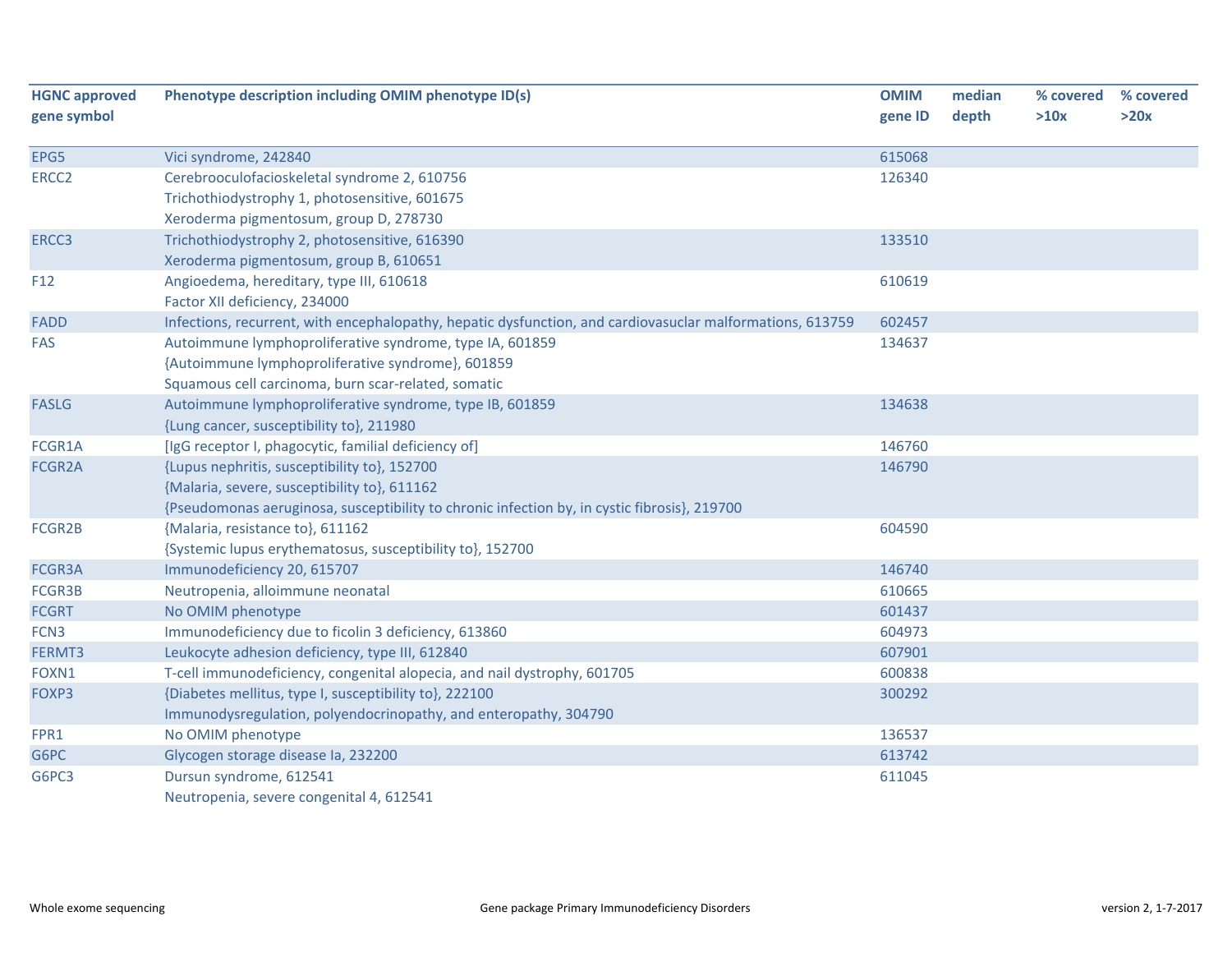| <b>HGNC approved</b><br>gene symbol | Phenotype description including OMIM phenotype ID(s)                                                                                                                                                                                                                                                                        | <b>OMIM</b><br>gene ID | median<br>depth | % covered<br>>10x | % covered<br>>20x |
|-------------------------------------|-----------------------------------------------------------------------------------------------------------------------------------------------------------------------------------------------------------------------------------------------------------------------------------------------------------------------------|------------------------|-----------------|-------------------|-------------------|
| G6PD                                | Favism, 134700<br>Hemolytic anemia due to G6PD deficiency, 300908<br>{Resistance to malaria due to G6PD deficiency}, 611162                                                                                                                                                                                                 | 305900                 |                 |                   |                   |
| GATA2                               | Emberger syndrome, 614038<br>Immunodeficiency 21, 614172<br>{Leukemia, acute myeloid, susceptibility to}, 601626<br>{Myelodysplastic syndrome, susceptibility to}, 614286                                                                                                                                                   | 137295                 |                 |                   |                   |
| GFI1                                | ?Neutropenia, nonimmune chronic idiopathic, of adults, 607847<br>?Neutropenia, severe congenital 2, 613107                                                                                                                                                                                                                  | 600871                 |                 |                   |                   |
| GJC <sub>2</sub>                    | Leukodystrophy, hypomyelinating, 2, 608804<br>Lymphedema, hereditary, IC, 613480<br>Spastic paraplegia 44, 613206                                                                                                                                                                                                           | 608803                 |                 |                   |                   |
| GRHL <sub>2</sub>                   | Deafness 28, 608641<br>Ectodermal dysplasia/short stature syndrome, 616029                                                                                                                                                                                                                                                  | 608576                 |                 |                   |                   |
| GTF2H5                              | Trichothiodystrophy 3, photosensitive, 616395                                                                                                                                                                                                                                                                               | 608780                 |                 |                   |                   |
| GUCY2C                              | Diarrhea 6, 614616<br>Meconium ileus, 614665                                                                                                                                                                                                                                                                                | 601330                 |                 |                   |                   |
| HAX1                                | Neutropenia, severe congenital 3, 610738                                                                                                                                                                                                                                                                                    | 605998                 |                 |                   |                   |
| <b>HELLS</b>                        | Immunodeficiency-centromeric instability-facial anomalies syndrome 4, 616911                                                                                                                                                                                                                                                | 603946                 |                 |                   |                   |
| <b>ICOS</b>                         | Immunodeficiency, common variable, 1, 607594                                                                                                                                                                                                                                                                                | 604558                 |                 |                   |                   |
| IFIH1                               | Aicardi-Goutieres syndrome 7, 615846<br>Singleton-Merten syndrome 1, 182250                                                                                                                                                                                                                                                 | 606951                 |                 |                   |                   |
| IFNGR1                              | {H. pylori infection, susceptibility to}, 600263<br>{Hepatitis B virus infection, susceptibility to}, 610424<br>Immunodeficiency 27A, mycobacteriosis, AR, 209950<br>Immunodeficiency 27B, mycobacteriosis, AD, 615978<br>{Tuberculosis infection, protection against}, 607948<br>{Tuberculosis, susceptibility to}, 607948 | 107470                 |                 |                   |                   |
| <b>IFNGR2</b>                       | Immunodeficiency 28, mycobacteriosis, 614889                                                                                                                                                                                                                                                                                | 147569                 |                 |                   |                   |
| IGLL1                               | Agammaglobulinemia 2, 613500                                                                                                                                                                                                                                                                                                | 146770                 |                 |                   |                   |
| <b>IKBKB</b>                        | Immunodeficiency 15, 615592                                                                                                                                                                                                                                                                                                 | 603258                 |                 |                   |                   |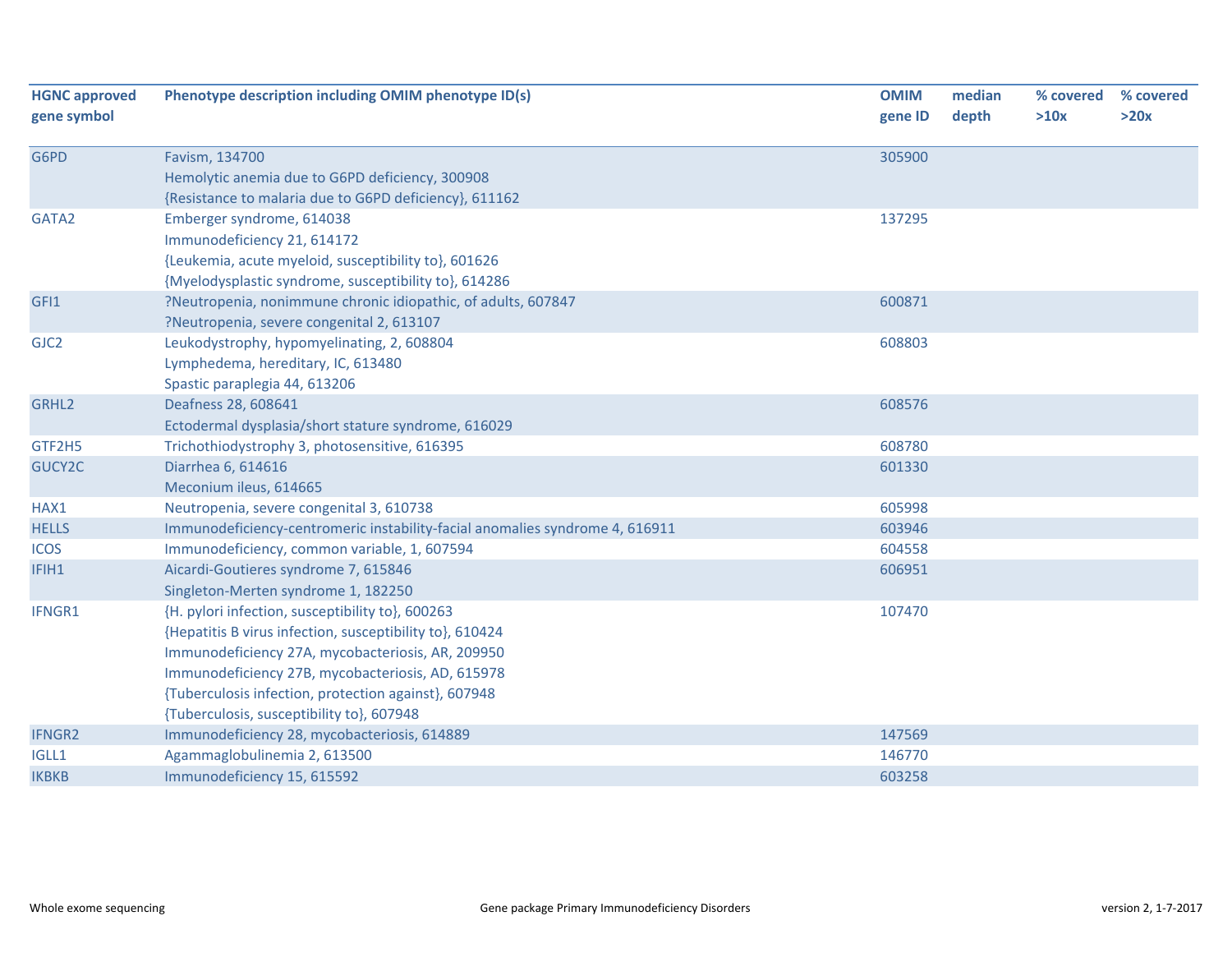| <b>HGNC approved</b><br>gene symbol | Phenotype description including OMIM phenotype ID(s)                                                | <b>OMIM</b><br>gene ID | median<br>depth | % covered<br>>10x | % covered<br>>20x |
|-------------------------------------|-----------------------------------------------------------------------------------------------------|------------------------|-----------------|-------------------|-------------------|
|                                     |                                                                                                     |                        |                 |                   |                   |
| <b>IKBKG</b>                        | Ectodermal dysplasia, hypohidrotic, with immune deficiency, 300291                                  | 300248                 |                 |                   |                   |
|                                     | Ectodermal, dysplasia, anhidrotic, lymphedema and immunodeficiency, 300301                          |                        |                 |                   |                   |
|                                     | Immunodeficiency 33, 300636                                                                         |                        |                 |                   |                   |
|                                     | Immunodeficiency, isolated, 300584                                                                  |                        |                 |                   |                   |
|                                     | Incontinentia pigmenti, 308300                                                                      |                        |                 |                   |                   |
|                                     | Invasive pneumococcal disease, recurrent isolated, 2, 300640                                        |                        |                 |                   |                   |
| IKZF1                               | Immunodeficiency, common variable, 13, 616873                                                       | 603023                 |                 |                   |                   |
| <b>IL10</b>                         | {Graft-versus-host disease, protection against}, 614395                                             | 124092                 |                 |                   |                   |
|                                     | {HIV-1, susceptibility to}, 609423                                                                  |                        |                 |                   |                   |
|                                     | {Rheumatoid arthritis, progression of}, 180300                                                      |                        |                 |                   |                   |
| IL10RA                              | Inflammatory bowel disease 28, early onset, 613148                                                  | 146933                 |                 |                   |                   |
| IL10RB                              | {Hepatitis B virus, susceptibility to}, 610424                                                      | 123889                 |                 |                   |                   |
|                                     | Inflammatory bowel disease 25, early onset, 612567                                                  |                        |                 |                   |                   |
| <b>IL12B</b>                        | Immunodeficiency 29, mycobacteriosis, 614890                                                        | 161561                 |                 |                   |                   |
| <b>IL12RB1</b>                      | Immunodeficiency 30, 614891                                                                         | 601604                 |                 |                   |                   |
| IL17F                               | ?Candidiasis, familial, 6, 613956                                                                   | 606496                 |                 |                   |                   |
| IL17RA                              | Immunodeficiency 51, 613953                                                                         | 605461                 |                 |                   |                   |
| IL17RC                              | Candidiasis, familial, 9, 616445                                                                    | 610925                 |                 |                   |                   |
| <b>IL18</b>                         | No OMIM phenotype                                                                                   | 600953                 |                 |                   |                   |
| <b>IL1RN</b>                        | {Gastric cancer risk after H. pylori infection}, 137215                                             | 147679                 |                 |                   |                   |
|                                     | Interleukin 1 receptor antagonist deficiency, 612852                                                |                        |                 |                   |                   |
|                                     | {Microvascular complications of diabetes 4}, 612628                                                 |                        |                 |                   |                   |
| IL2                                 | Severe combined immunodeficiency due to IL2 deficiency                                              | 147680                 |                 |                   |                   |
| IL21                                | ?Immunodeficiency, common variable, 11, 615767                                                      | 605384                 |                 |                   |                   |
| IL21R                               | [IgE, elevated level of], 147050                                                                    | 605383                 |                 |                   |                   |
|                                     | Immunodeficiency, primary, IL21R-related, 615207                                                    |                        |                 |                   |                   |
| <b>IL2RA</b>                        | {Diabetes, mellitus, insulin-dependent, susceptibility to, 10}, 601942                              | 147730                 |                 |                   |                   |
|                                     | Immunodeficiency 41 with lymphoproliferation and autoimmunity, 606367                               |                        |                 |                   |                   |
| <b>IL2RG</b>                        | Combined immunodeficiency, moderate, 312863                                                         | 308380                 |                 |                   |                   |
|                                     | Severe combined immunodeficiency, 300400                                                            |                        |                 |                   |                   |
| IL36RN                              | Psoriasis 14, pustular, 614204                                                                      | 605507                 |                 |                   |                   |
| IL7R                                | Severe combined immunodeficiency, T-cell negative, B-cell/natural killer cell-positive type, 608971 | 146661                 |                 |                   |                   |
| <b>INO80</b>                        | No OMIM phenotype                                                                                   | 610169                 |                 |                   |                   |
| <b>INPP5D</b>                       | No OMIM phenotype                                                                                   | 601582                 |                 |                   |                   |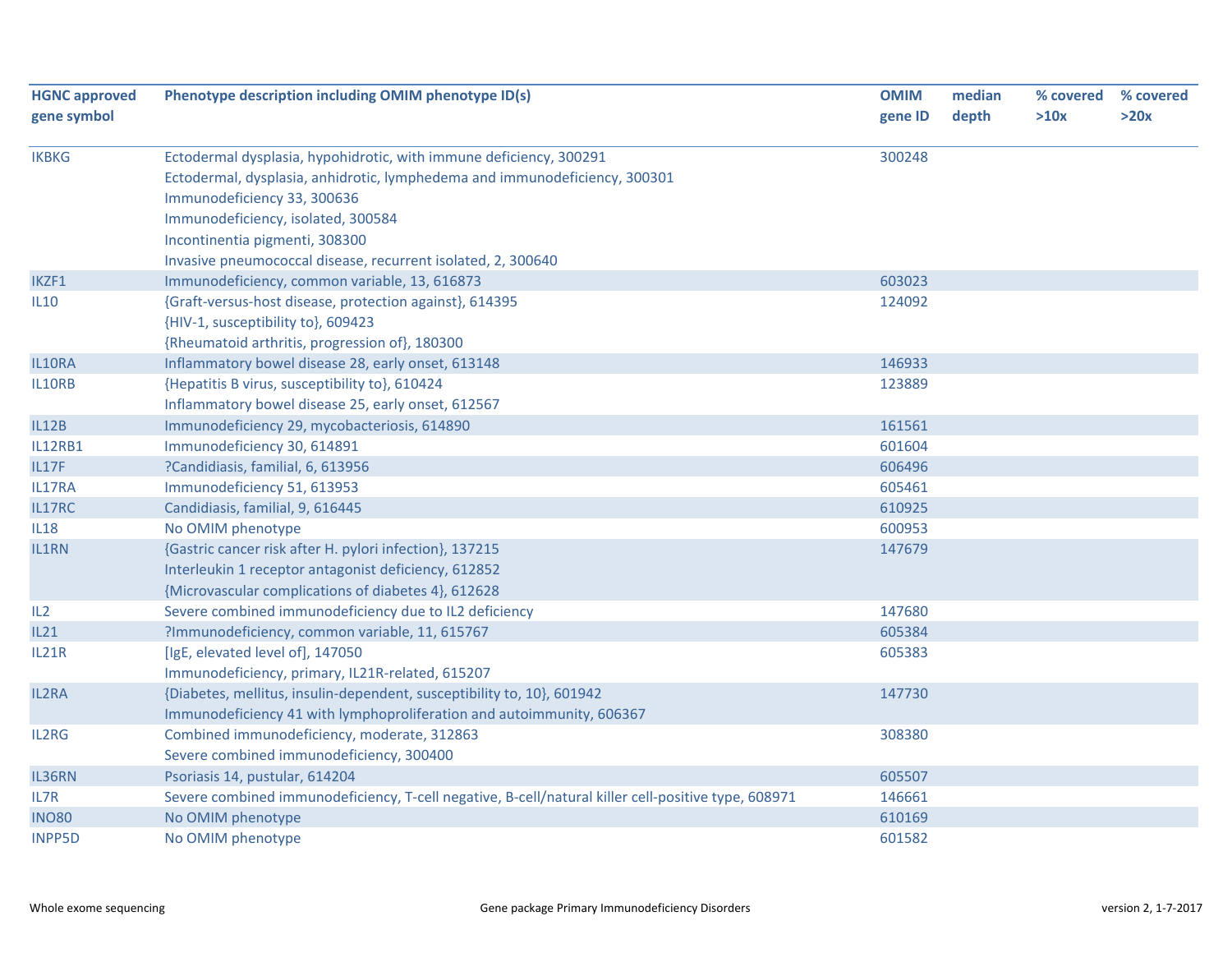| <b>HGNC approved</b> | Phenotype description including OMIM phenotype ID(s)                         | <b>OMIM</b> | median | % covered | % covered |
|----------------------|------------------------------------------------------------------------------|-------------|--------|-----------|-----------|
| gene symbol          |                                                                              | gene ID     | depth  | >10x      | >20x      |
| <b>INSR</b>          | Diabetes mellitus, insulin-resistant, with acanthosis nigricans, 610549      | 147670      |        |           |           |
|                      | Hyperinsulinemic hypoglycemia, familial, 5, 609968                           |             |        |           |           |
|                      | Leprechaunism, 246200                                                        |             |        |           |           |
|                      | Rabson-Mendenhall syndrome, 262190                                           |             |        |           |           |
| IRAK4                | IRAK4 deficiency, 607676                                                     | 606883      |        |           |           |
|                      | Invasive pneumococcal disease, recurrent isolated, 1, 610799                 |             |        |           |           |
| IRF2BP2              | No OMIM phenotype                                                            | 615332      |        |           |           |
| IRF7                 | ?Immunodeficiency 39, 616345                                                 | 605047      |        |           |           |
| IRF8                 | Immunodeficiency 32A, mycobacteriosis, 614893                                | 601565      |        |           |           |
|                      | Immunodeficiency 32B, monocyte and dendritic cell deficiency, 614894         |             |        |           |           |
| <b>ISG15</b>         | Immunodeficiency 38, 616126                                                  | 147571      |        |           |           |
| <b>ITCH</b>          | Autoimmune disease, multisystem, with facial dysmorphism, 613385             | 606409      |        |           |           |
| <b>ITGAM</b>         | {Systemic lupus erythematous, association with susceptibility to, 6}, 609939 | 120980      |        |           |           |
| ITGB2                | Leukocyte adhesion deficiency, 116920                                        | 600065      |        |           |           |
| <b>ITK</b>           | Lymphoproliferative syndrome 1, 613011                                       | 186973      |        |           |           |
| JAGN1                | Neutropenia, severe congenital, 6, 616022                                    | 616012      |        |           |           |
| JAK2                 | {Budd-Chiari syndrome, somatic}, 600800                                      | 147796      |        |           |           |
|                      | Erythrocytosis, somatic, 133100                                              |             |        |           |           |
|                      | Leukemia, acute myeloid, somatic, 601626                                     |             |        |           |           |
|                      | Myelofibrosis, somatic, 254450                                               |             |        |           |           |
|                      | Polycythemia vera, somatic, 263300                                           |             |        |           |           |
|                      | Thrombocythemia 3, 614521                                                    |             |        |           |           |
| JAK3                 | SCID, T-negative/B-positive type, 600802                                     | 600173      |        |           |           |
| KMT2D                | Kabuki syndrome 1, 147920                                                    | 602113      |        |           |           |
| <b>KRAS</b>          | Bladder cancer, somatic, 109800                                              | 190070      |        |           |           |
|                      | Breast cancer, somatic, 114480                                               |             |        |           |           |
|                      | Cardiofaciocutaneous syndrome 2, 615278                                      |             |        |           |           |
|                      | Gastric cancer, somatic, 137215                                              |             |        |           |           |
|                      | Leukemia, acute myeloid, 601626                                              |             |        |           |           |
|                      | Lung cancer, somatic, 211980                                                 |             |        |           |           |
|                      | Noonan syndrome 3, 609942                                                    |             |        |           |           |
|                      | Pancreatic carcinoma, somatic, 260350                                        |             |        |           |           |
|                      | RAS-associated autoimmune leukoproliferative disorder, 614470                |             |        |           |           |
|                      | Schimmelpenning-Feuerstein-Mims syndrome, somatic mosaic, 163200             |             |        |           |           |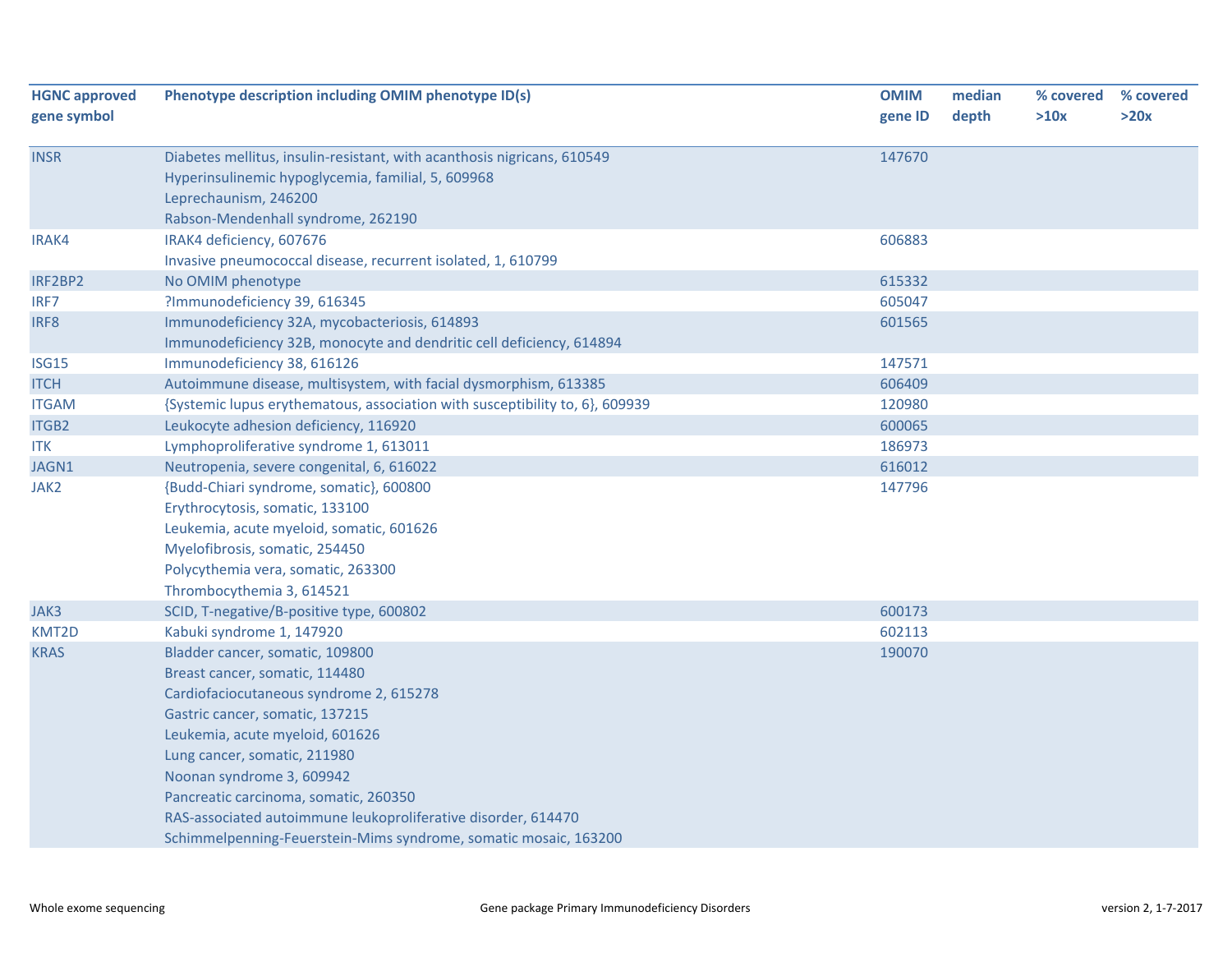| <b>HGNC approved</b> | Phenotype description including OMIM phenotype ID(s)                                        | <b>OMIM</b> | median | % covered | % covered |
|----------------------|---------------------------------------------------------------------------------------------|-------------|--------|-----------|-----------|
| gene symbol          |                                                                                             | gene ID     | depth  | >10x      | >20x      |
| LAMTOR2              | Immunodeficiency due to defect in MAPBP-interacting protein, 610798                         | 610389      |        |           |           |
| <b>LCK</b>           | ?Immunodeficiency 22, 615758                                                                | 153390      |        |           |           |
| <b>LCT</b>           | Lactase deficiency, congenital, 223000                                                      | 603202      |        |           |           |
| LIG1                 | DNA ligase I deficiency                                                                     | 126391      |        |           |           |
| LIG4                 | LIG4 syndrome, 606593                                                                       | 601837      |        |           |           |
|                      | {Multiple myeloma, resistance to}, 254500                                                   |             |        |           |           |
| LPIN <sub>2</sub>    | Majeed syndrome, 609628                                                                     | 605519      |        |           |           |
| <b>LRBA</b>          | Immunodeficiency, common variable, 8, with autoimmunity, 614700                             | 606453      |        |           |           |
| LRRC8A               | ?Agammaglobulinemia 5, 613506                                                               | 608360      |        |           |           |
| LTBP3                | Dental anomalies and short stature, 601216                                                  | 602090      |        |           |           |
| <b>LYST</b>          | Chediak-Higashi syndrome, 214500                                                            | 606897      |        |           |           |
| MAGT1                | Immunodeficiency, with magnesium defect, Epstein-Barr virus infection and neoplasia, 300853 | 300715      |        |           |           |
| <b>MAL</b>           | No OMIM phenotype                                                                           | 188860      |        |           |           |
| MALT1                | Immunodeficiency 12, 615468                                                                 | 604860      |        |           |           |
| MAN2B1               | Mannosidosis, alpha-, types I and II, 248500                                                | 609458      |        |           |           |
| <b>MANBA</b>         | Mannosidosis, beta, 248510                                                                  | 609489      |        |           |           |
| MAP3K14              | No OMIM phenotype                                                                           | 604655      |        |           |           |
| MASP1                | 3MC syndrome 1, 257920                                                                      | 600521      |        |           |           |
| MASP <sub>2</sub>    | MASP2 deficiency, 613791                                                                    | 605102      |        |           |           |
| MBL <sub>2</sub>     | {Chronic infections, due to MBL deficiency}, 614372                                         | 154545      |        |           |           |
| MC <sub>2R</sub>     | Glucocorticoid deficiency, due to ACTH unresponsiveness, 202200                             | 607397      |        |           |           |
| MCM4                 | Natural killer cell and glucocorticoid deficiency with DNA repair defect, 609981            | 602638      |        |           |           |
| <b>MEFV</b>          | Familial Mediterranean fever, AD, 134610                                                    | 608107      |        |           |           |
|                      | Familial Mediterranean fever, AR, 249100                                                    |             |        |           |           |
| <b>MGAM</b>          | No OMIM phenotype                                                                           | 154360      |        |           |           |
| MKL1                 | Megakaryoblastic leukemia, acute                                                            | 606078      |        |           |           |
| <b>MPO</b>           | {Alzheimer disease, susceptibility to}, 104300                                              | 606989      |        |           |           |
|                      | {Lung cancer, protection against, in smokers}                                               |             |        |           |           |
|                      | Myeloperoxidase deficiency, 254600                                                          |             |        |           |           |
| <b>MRE11</b>         | Ataxia-telangiectasia-like disorder 1, 604391                                               | 600814      |        |           |           |
| MS4A1                | Immunodeficiency, common variable, 5, 613495                                                | 112210      |        |           |           |
| <b>MSN</b>           | Immunodeficiency 50, 300988                                                                 | 309845      |        |           |           |
| MTHFD1               | {Abruptio placentae, susceptibility to}                                                     | 172460      |        |           |           |
|                      | {Spina bifida, folate-sensitive, susceptibility to}, 601634                                 |             |        |           |           |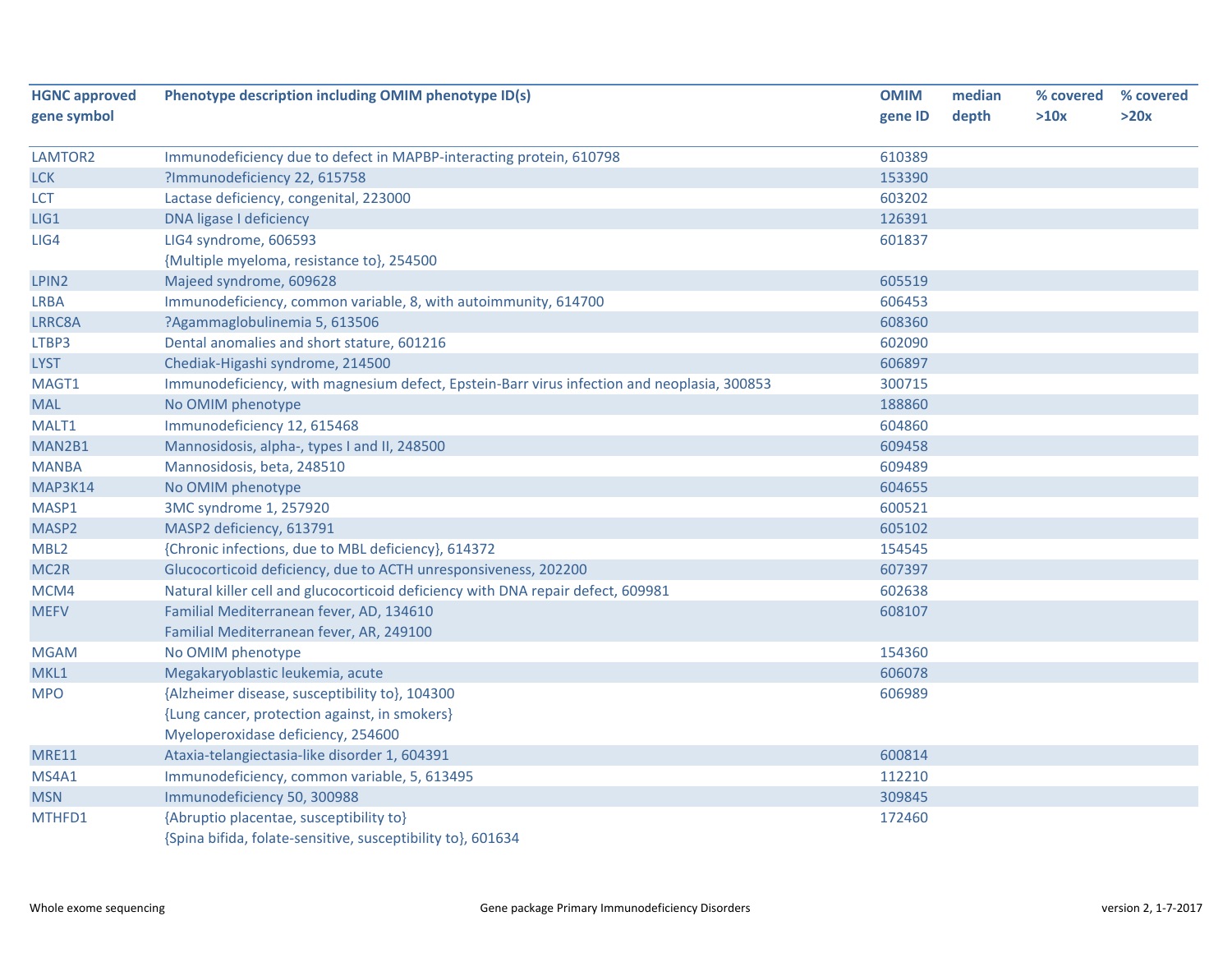| <b>HGNC approved</b><br>gene symbol | Phenotype description including OMIM phenotype ID(s)                                                                                                                                                                                                                                               | <b>OMIM</b><br>gene ID | median<br>depth | % covered<br>>10x | % covered<br>>20x |
|-------------------------------------|----------------------------------------------------------------------------------------------------------------------------------------------------------------------------------------------------------------------------------------------------------------------------------------------------|------------------------|-----------------|-------------------|-------------------|
| <b>MTTP</b>                         | Abetalipoproteinemia, 200100                                                                                                                                                                                                                                                                       | 157147                 |                 |                   |                   |
|                                     | {Metabolic syndrome, protection against}, 605552                                                                                                                                                                                                                                                   |                        |                 |                   |                   |
| <b>MVK</b>                          | Hyper-IgD syndrome, 260920                                                                                                                                                                                                                                                                         | 251170                 |                 |                   |                   |
|                                     | Mevalonic aciduria, 610377                                                                                                                                                                                                                                                                         |                        |                 |                   |                   |
|                                     | Porokeratosis 3, multiple types, 175900                                                                                                                                                                                                                                                            |                        |                 |                   |                   |
| MYD88                               | Macroglobulinemia, Waldenstrom, somatic, 153600                                                                                                                                                                                                                                                    | 602170                 |                 |                   |                   |
|                                     | Pyogenic bacterial infections, recurrent, due to MYD88 deficiency, 612260                                                                                                                                                                                                                          |                        |                 |                   |                   |
| MYO5B                               | Microvillus inclusion disease, 251850                                                                                                                                                                                                                                                              | 606540                 |                 |                   |                   |
| <b>NBN</b>                          | Aplastic anemia, 609135                                                                                                                                                                                                                                                                            | 602667                 |                 |                   |                   |
|                                     | Leukemia, acute lymphoblastic, 613065                                                                                                                                                                                                                                                              |                        |                 |                   |                   |
|                                     | Nijmegen breakage syndrome, 251260                                                                                                                                                                                                                                                                 |                        |                 |                   |                   |
| NCF1                                | Chronic granulomatous disease due to deficiency of NCF-1, 233700                                                                                                                                                                                                                                   | 608512                 |                 |                   |                   |
| NCF <sub>2</sub>                    | Chronic granulomatous disease due to deficiency of NCF-2, 233710                                                                                                                                                                                                                                   | 608515                 |                 |                   |                   |
| NCF4                                | ?Granulomatous disease, chronic, cytochrome b-positive, type III, 613960                                                                                                                                                                                                                           | 601488                 |                 |                   |                   |
| <b>NCSTN</b>                        | Acne inversa, familial, 1, 142690                                                                                                                                                                                                                                                                  | 605254                 |                 |                   |                   |
| NEUROG3                             | Diarrhea 4, malabsorptive, congenital, 610370                                                                                                                                                                                                                                                      | 604882                 |                 |                   |                   |
| NFAT5                               | No OMIM phenotype                                                                                                                                                                                                                                                                                  | 604708                 |                 |                   |                   |
| NFKB1                               | Immunodeficiency, common variable, 12, 616576                                                                                                                                                                                                                                                      | 164011                 |                 |                   |                   |
| NFKB2                               | Immunodeficiency, common variable, 10, 615577                                                                                                                                                                                                                                                      | 164012                 |                 |                   |                   |
| <b>NFKBIA</b>                       | Ectodermal dysplasia, anhidrotic, with T-cell immunodeficiency, 612132                                                                                                                                                                                                                             | 164008                 |                 |                   |                   |
| NHEJ1                               | Severe combined immunodeficiency with microcephaly, growth retardation, and sensitivity to ionizing<br>radiation, 611291                                                                                                                                                                           | 611290                 |                 |                   |                   |
| NHP <sub>2</sub>                    | Dyskeratosis congenita 2, 613987                                                                                                                                                                                                                                                                   | 606470                 |                 |                   |                   |
| <b>NKX2-5</b>                       | Atrial septal defect 7, with or without AV conduction defects, 108900<br>Conotruncal heart malformations, variable, 217095<br>Hypoplastic left heart syndrome 2, 614435<br>Hypothyroidism, congenital nongoitrous, 5, 225250<br>Tetralogy of Fallot, 187500<br>Ventricular septal defect 3, 614432 | 600584                 |                 |                   |                   |
| NLRC4                               | Autoinflammation with infantile enterocolitis, 616050                                                                                                                                                                                                                                              | 606831                 |                 |                   |                   |
|                                     | ?Familial cold autoinflammatory syndrome 4, 616115                                                                                                                                                                                                                                                 |                        |                 |                   |                   |
| NLRP1                               | Autoinflammation with arthritis and dyskeratosis, 617388                                                                                                                                                                                                                                           | 606636                 |                 |                   |                   |
|                                     | Palmoplantar carcinoma, multiple self-healing, 615255                                                                                                                                                                                                                                              |                        |                 |                   |                   |
|                                     | {Vitiligo-associated multiple autoimmune disease susceptibility 1}, 606579                                                                                                                                                                                                                         |                        |                 |                   |                   |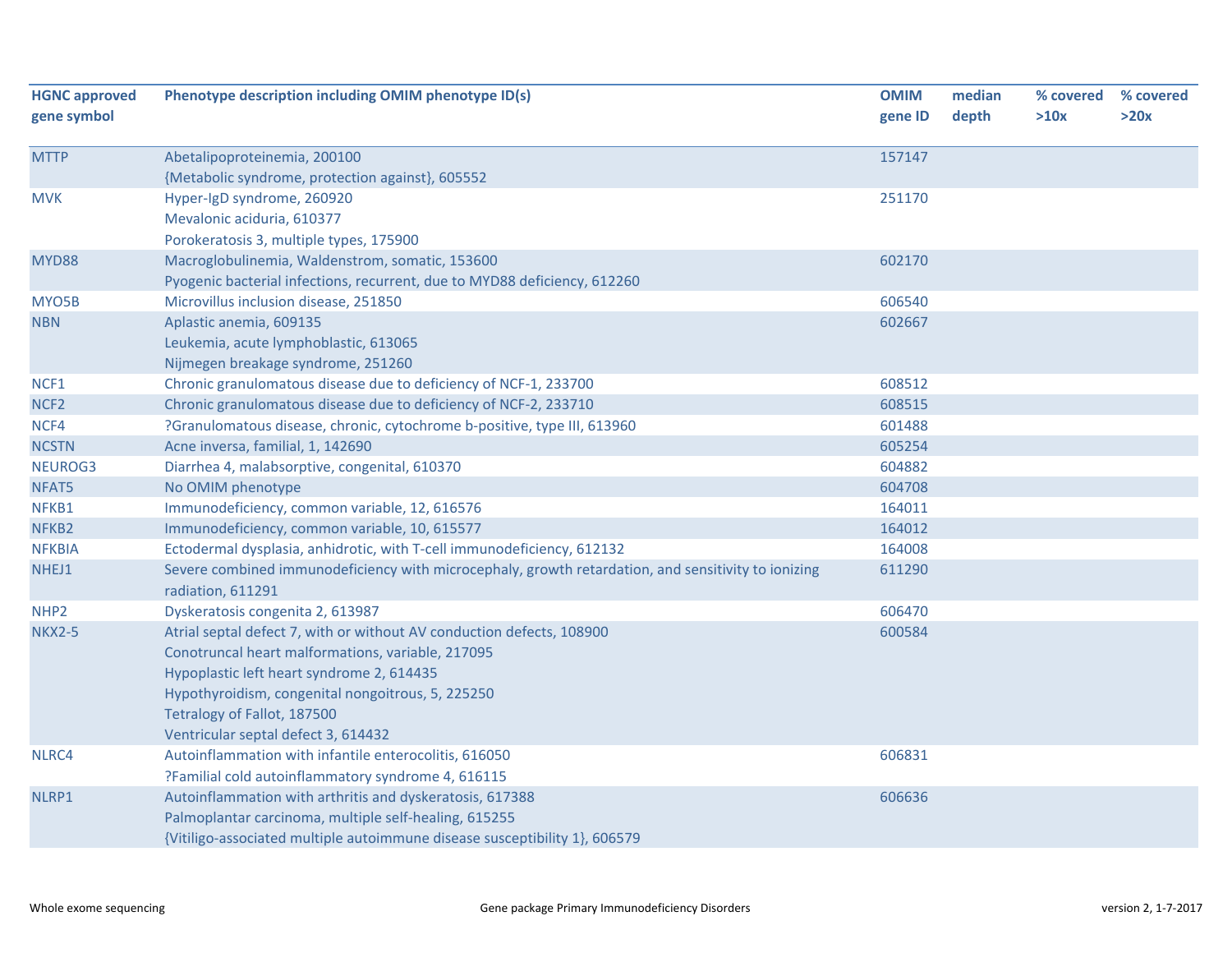| <b>HGNC approved</b> | Phenotype description including OMIM phenotype ID(s)                             | <b>OMIM</b> | median | % covered | % covered |
|----------------------|----------------------------------------------------------------------------------|-------------|--------|-----------|-----------|
| gene symbol          |                                                                                  | gene ID     | depth  | >10x      | >20x      |
|                      |                                                                                  |             |        |           |           |
| NLRP12               | Familial cold autoinflammatory syndrome 2, 611762                                | 609648      |        |           |           |
| NLRP3                | CINCA syndrome, 607115                                                           | 606416      |        |           |           |
|                      | Familial cold-induced inflammatory syndrome 1, 120100                            |             |        |           |           |
|                      | Muckle-Wells syndrome, 191900                                                    |             |        |           |           |
| NLRP7                | Hydatidiform mole, recurrent, 1, 231090                                          | 609661      |        |           |           |
| NOD <sub>2</sub>     | Blau syndrome, 186580                                                            | 605956      |        |           |           |
|                      | {Inflammatory bowel disease 1, Crohn disease}, 266600                            |             |        |           |           |
|                      | {Psoriatic arthritis, susceptibility to}, 607507                                 |             |        |           |           |
|                      | {Yao syndrome}, 617321                                                           |             |        |           |           |
| <b>NOP10</b>         | Dyskeratosis congenita 1, 224230                                                 | 606471      |        |           |           |
| <b>NRAS</b>          | Colorectal cancer, somatic, 114500                                               | 164790      |        |           |           |
|                      | Epidermal nevus, somatic, 162900                                                 |             |        |           |           |
|                      | Melanocytic nevus syndrome, congenital, somatic, 137550                          |             |        |           |           |
|                      | Neurocutaneous melanosis, somatic, 249400                                        |             |        |           |           |
|                      | Noonan syndrome 6, 613224                                                        |             |        |           |           |
|                      | ?RAS-associated autoimmune lymphoproliferative syndrome type IV, somatic, 614470 |             |        |           |           |
|                      | Schimmelpenning-Feuerstein-Mims syndrome, somatic mosaic, 163200                 |             |        |           |           |
|                      | Thyroid carcinoma, follicular, somatic, 188470                                   |             |        |           |           |
| <b>NSMCE3</b>        | Lung disease, immunodeficiency, and chromosome breakage syndrome, 617241         | 608243      |        |           |           |
| ORAI1                | Immunodeficiency 9, 612782                                                       | 610277      |        |           |           |
|                      | Myopathy, tubular aggregate, 2, 615883                                           |             |        |           |           |
| <b>OTULIN</b>        | Autoinflammation, panniculitis, and dermatosis syndrome, 617099                  | 615712      |        |           |           |
| <b>PARN</b>          | Dyskeratosis congenita 6, 616353                                                 | 604212      |        |           |           |
|                      | Pulmonary fibrosis and/or bone marrow failure, telomere-related, 4, 616371       |             |        |           |           |
| PAX5                 | {Leukemia, acute lymphoblastic, susceptibility to, 3}, 615545                    | 167414      |        |           |           |
| PBX1                 | Leukemia, acute pre-B-cell, 176310                                               | 176310      |        |           |           |
| <b>PCCA</b>          | Propionicacidemia, 606054                                                        | 232000      |        |           |           |
| <b>PCCB</b>          | Propionicacidemia, 606054                                                        | 232050      |        |           |           |
| PCSK1                | Obesity with impaired prohormone processing, 600955                              | 162150      |        |           |           |
|                      | {Obesity, susceptibility to, BMIQ12}, 612362                                     |             |        |           |           |
| <b>PEPD</b>          | Prolidase deficiency, 170100                                                     | 613230      |        |           |           |
| PGM3                 | Immunodeficiency 23, 615816                                                      | 172100      |        |           |           |
| <b>PIGA</b>          | Multiple congenital anomalies-hypotonia-seizures syndrome 2, 300868              | 311770      |        |           |           |
|                      | Paroxysmal nocturnal hemoglobinuria, somatic, 300818                             |             |        |           |           |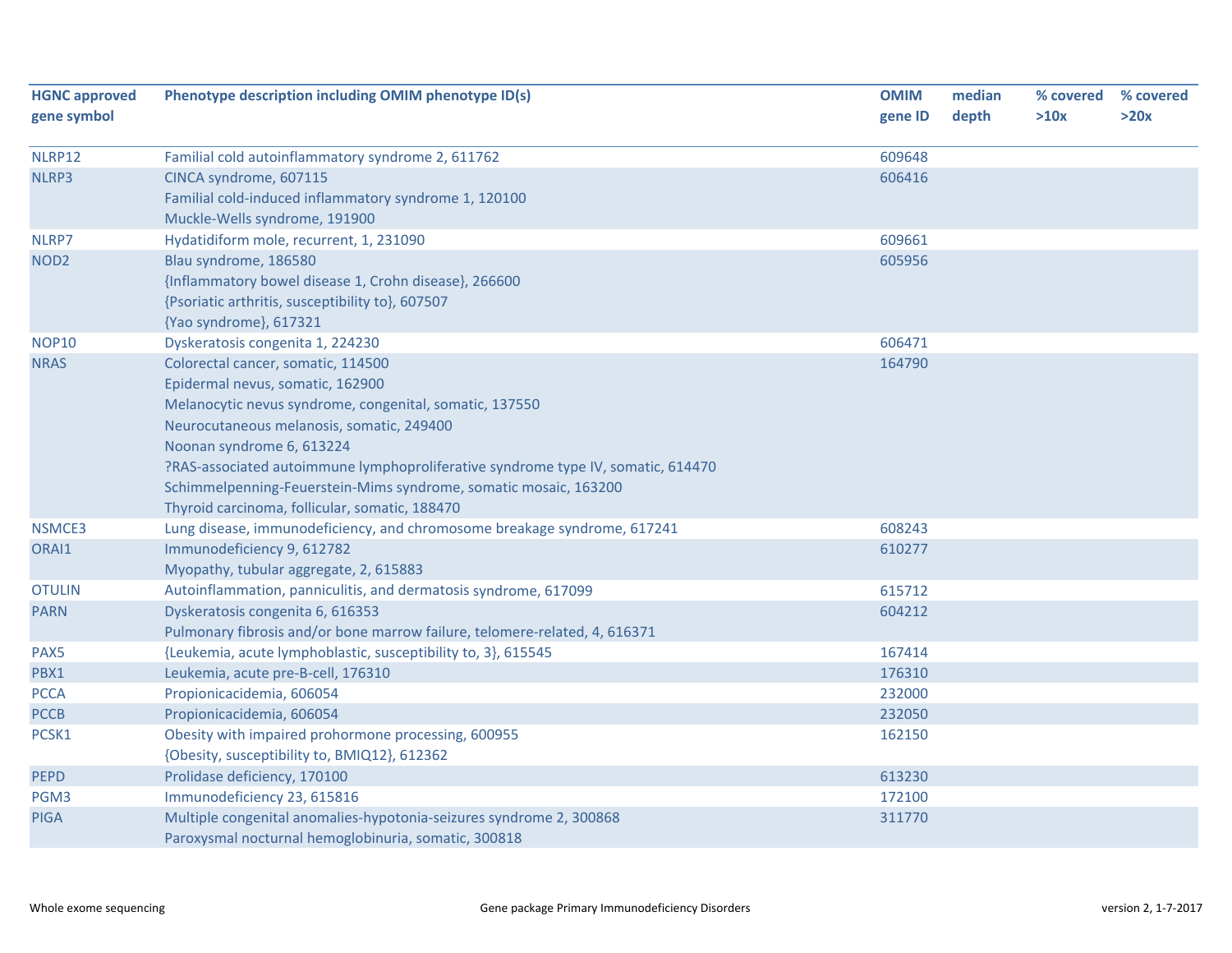| <b>HGNC approved</b><br>gene symbol | Phenotype description including OMIM phenotype ID(s)                             | <b>OMIM</b><br>gene ID | median<br>depth | % covered<br>>10x | % covered<br>>20x |
|-------------------------------------|----------------------------------------------------------------------------------|------------------------|-----------------|-------------------|-------------------|
|                                     |                                                                                  |                        |                 |                   |                   |
| PIK3CD                              | Immunodeficiency 14, 615513                                                      | 602839                 |                 |                   |                   |
| PIK3R1                              | ?Agammaglobulinemia 7, 615214                                                    | 171833                 |                 |                   |                   |
|                                     | Immunodeficiency 36, 616005                                                      |                        |                 |                   |                   |
|                                     | SHORT syndrome, 269880                                                           |                        |                 |                   |                   |
| PLCG <sub>2</sub>                   | Autoinflammation, antibody deficiency, and immune dysregulation syndrome, 614878 | 600220                 |                 |                   |                   |
|                                     | Familial cold autoinflammatory syndrome 3, 614468                                |                        |                 |                   |                   |
| PLG                                 | Dysplasminogenemia, 217090                                                       | 173350                 |                 |                   |                   |
|                                     | Plasminogen deficiency, type I, 217090                                           |                        |                 |                   |                   |
| PMM <sub>2</sub>                    | Congenital disorder of glycosylation, type Ia, 212065                            | 601785                 |                 |                   |                   |
| <b>PNLIP</b>                        | ?Pancreatic lipase deficiency, 614338                                            | 246600                 |                 |                   |                   |
| <b>PNP</b>                          | Immunodeficiency due to purine nucleoside phosphorylase deficiency, 613179       | 164050                 |                 |                   |                   |
| POT <sub>1</sub>                    | {Glioma susceptibility 9}, 616568                                                | 606478                 |                 |                   |                   |
|                                     | {Melanoma, cutaneous malignant, susceptibility to, 10}, 615848                   |                        |                 |                   |                   |
| PRF1                                | Aplastic anemia, 609135                                                          | 170280                 |                 |                   |                   |
|                                     | Hemophagocytic lymphohistiocytosis, familial, 2, 603553                          |                        |                 |                   |                   |
|                                     | Lymphoma, non-Hodgkin, 605027                                                    |                        |                 |                   |                   |
| <b>PRKCD</b>                        | Autoimmune lymphoproliferative syndrome, type III, 615559                        | 176977                 |                 |                   |                   |
| <b>PRKDC</b>                        | Immunodeficiency 26, with or without neurologic abnormalities, 615966            | 600899                 |                 |                   |                   |
| PRPS1                               | Arts syndrome, 301835                                                            | 311850                 |                 |                   |                   |
|                                     | Charcot-Marie-Tooth disease recessive, 5, 311070                                 |                        |                 |                   |                   |
|                                     | Deafness 1, 304500                                                               |                        |                 |                   |                   |
|                                     | Gout, PRPS-related, 300661                                                       |                        |                 |                   |                   |
|                                     | Phosphoribosylpyrophosphate synthetase superactivity, 300661                     |                        |                 |                   |                   |
| PRSS1                               | Pancreatitis, hereditary, 167800                                                 | 276000                 |                 |                   |                   |
|                                     | Trypsinogen deficiency, 614044                                                   |                        |                 |                   |                   |
| <b>PSENEN</b>                       | Acne inversa, familial, 2, 613736                                                | 607632                 |                 |                   |                   |
| PSMB8                               | Autoinflammation, lipodystrophy, and dermatosis syndrome, 256040                 | 177046                 |                 |                   |                   |
| PSTPIP1                             | Pyogenic sterile arthritis, pyoderma gangrenosum, and acne, 604416               | 606347                 |                 |                   |                   |
| PTPN11                              | LEOPARD syndrome 1, 151100                                                       | 176876                 |                 |                   |                   |
|                                     | Leukemia, juvenile myelomonocytic, somatic, 607785                               |                        |                 |                   |                   |
|                                     | Metachondromatosis, 156250                                                       |                        |                 |                   |                   |
|                                     | Noonan syndrome 1, 163950                                                        |                        |                 |                   |                   |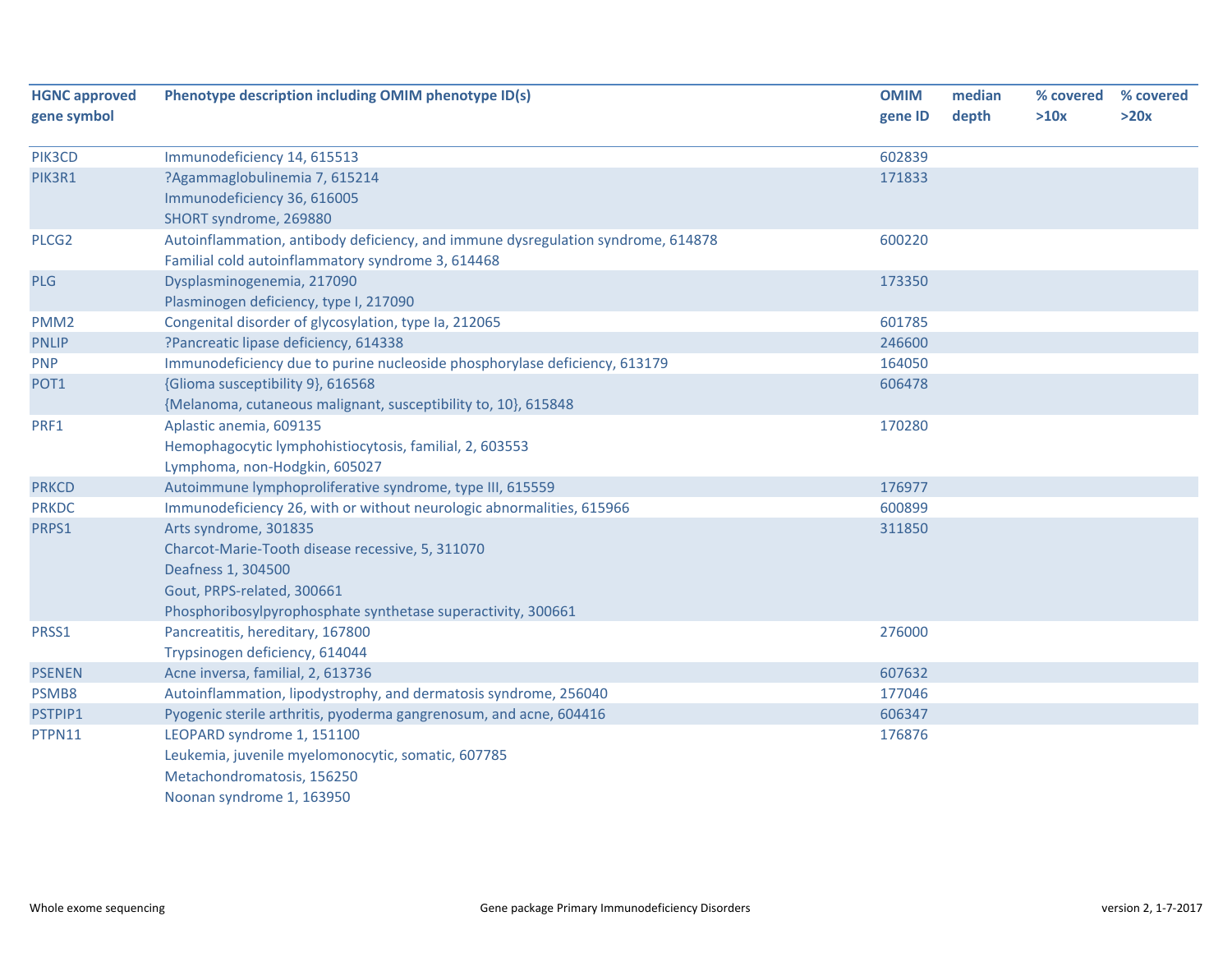| <b>HGNC approved</b> | Phenotype description including OMIM phenotype ID(s)                                                                           | <b>OMIM</b> | median | % covered | % covered |
|----------------------|--------------------------------------------------------------------------------------------------------------------------------|-------------|--------|-----------|-----------|
| gene symbol          |                                                                                                                                | gene ID     | depth  | >10x      | >20x      |
| PTPN22               | {Diabetes, type 1, susceptibility to}, 222100                                                                                  | 600716      |        |           |           |
|                      | {Rheumatoid arthritis, susceptibility to}, 180300                                                                              |             |        |           |           |
|                      | {Systemic lupus erythematosus susceptibility to}, 152700                                                                       |             |        |           |           |
| <b>PTPRC</b>         | {Hepatitic C virus, susceptibility to}, 609532                                                                                 | 151460      |        |           |           |
|                      | Severe combined immunodeficiency, T cell-negative, B-cell/natural killer-cell positive, 608971                                 |             |        |           |           |
| RAB27A               | Griscelli syndrome, type 2, 607624                                                                                             | 603868      |        |           |           |
| RAC <sub>2</sub>     | Neutrophil immunodeficiency syndrome, 608203                                                                                   | 602049      |        |           |           |
| RAG1                 | Alpha/beta T-cell lymphopenia with gamma/delta T-cell expansion, severe cytomegalovirus infection, and<br>autoimmunity, 609889 | 179615      |        |           |           |
|                      | Combined cellular and humoral immune defects with granulomas, 233650<br>Omenn syndrome, 603554                                 |             |        |           |           |
|                      | Severe combined immunodeficiency, B cell-negative, 601457                                                                      |             |        |           |           |
| RAG <sub>2</sub>     | Combined cellular and humoral immune defects with granulomas, 233650<br>Omenn syndrome, 603554                                 | 179616      |        |           |           |
|                      | Severe combined immunodeficiency, B cell-negative, 601457                                                                      |             |        |           |           |
| RASGRP2              | ?Bleeding disorder, platelet-type, 18, 615888                                                                                  | 605577      |        |           |           |
| RBCK1                | Polyglucosan body myopathy 1 with or without immunodeficiency, 615895                                                          | 610924      |        |           |           |
| <b>RDX</b>           | Deafness 24, 611022                                                                                                            | 179410      |        |           |           |
| RECQL4               | Baller-Gerold syndrome, 218600<br>RAPADILINO syndrome, 266280<br>Rothmund-Thomson syndrome, 268400                             | 603780      |        |           |           |
| RFX5                 | Bare lymphocyte syndrome, type II, complementation group C, 209920                                                             | 601863      |        |           |           |
|                      | Bare lymphocyte syndrome, type II, complementation group E, 209920                                                             |             |        |           |           |
| RFX6                 | Mitchell-Riley syndrome, 615710                                                                                                | 612659      |        |           |           |
| <b>RFXANK</b>        | MHC class II deficiency, complementation group B, 209920                                                                       | 603200      |        |           |           |
| <b>RFXAP</b>         | Bare lymphocyte syndrome, type II, complementation group D, 209920                                                             | 601861      |        |           |           |
| <b>RHOH</b>          | No OMIM phenotype                                                                                                              | 602037      |        |           |           |
| <b>RMRP</b>          | Anauxetic dysplasia 1, 607095                                                                                                  | 157660      |        |           |           |
|                      | Cartilage-hair hypoplasia, 250250                                                                                              |             |        |           |           |
|                      | Metaphyseal dysplasia without hypotrichosis, 250460                                                                            |             |        |           |           |
| RNASEH2A             | Aicardi-Goutieres syndrome 4, 610333                                                                                           | 606034      |        |           |           |
| RNASEH2B             | Aicardi-Goutieres syndrome 2, 610181                                                                                           | 610326      |        |           |           |
| RNASEH2C             | Aicardi-Goutieres syndrome 3, 610329                                                                                           | 610330      |        |           |           |
| <b>RNF168</b>        | RIDDLE syndrome, 611943                                                                                                        | 612688      |        |           |           |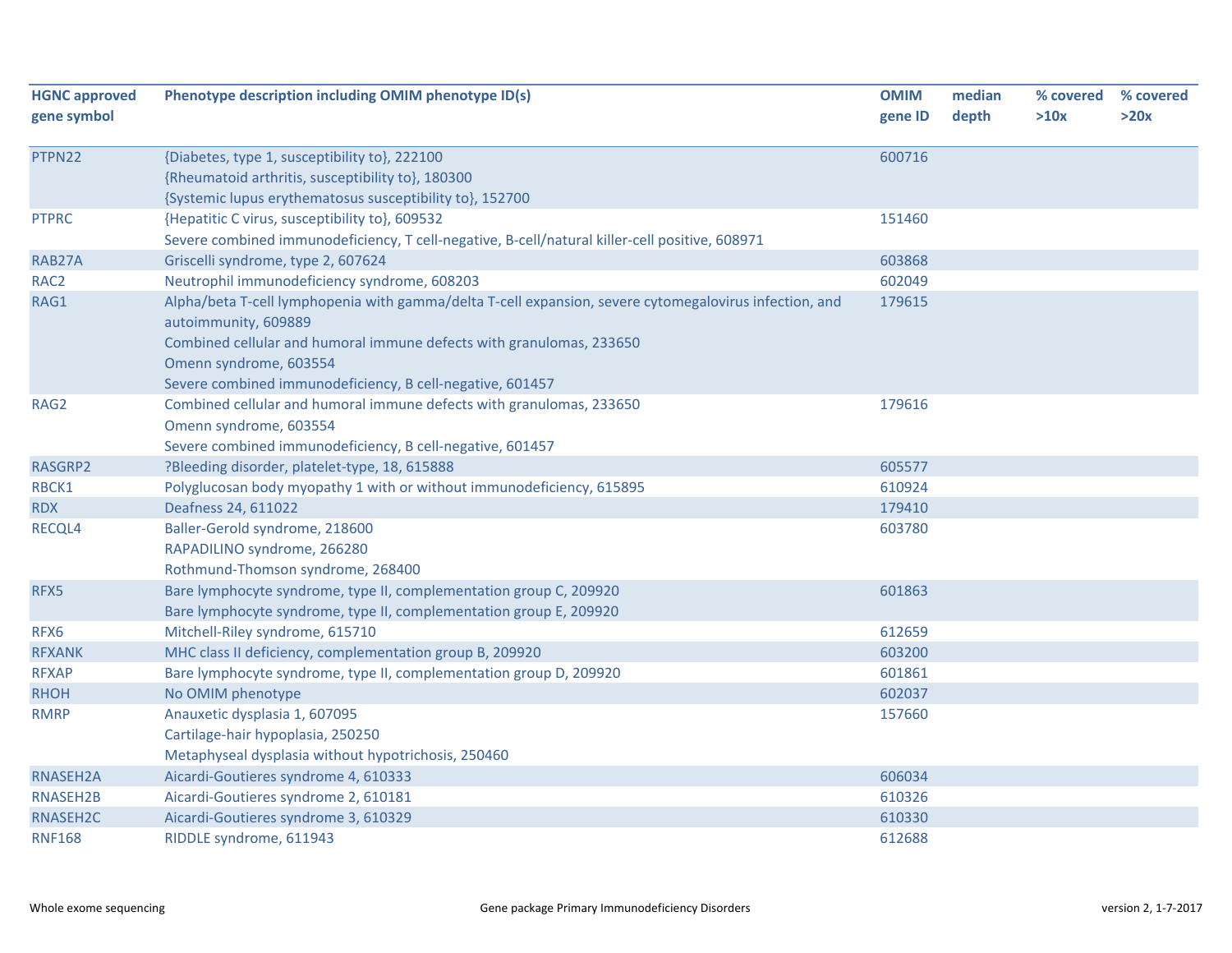| <b>HGNC approved</b>             | Phenotype description including OMIM phenotype ID(s)                                       | <b>OMIM</b> | median | % covered | % covered |
|----------------------------------|--------------------------------------------------------------------------------------------|-------------|--------|-----------|-----------|
| gene symbol                      |                                                                                            | gene ID     | depth  | >10x      | >20x      |
| <b>RNF31</b>                     | No OMIM phenotype                                                                          | 612487      |        |           |           |
| <b>RORC</b>                      | Immunodeficiency 42, 616622                                                                | 602943      |        |           |           |
| <b>RPSA</b>                      | Asplenia, isolated congenital, 271400                                                      | 150370      |        |           |           |
| RRAS2                            | Ovarian carcinoma                                                                          | 600098      |        |           |           |
|                                  |                                                                                            | 612648      |        |           |           |
| RSPH9                            | Ciliary dyskinesia, primary, 12, 612650                                                    |             |        |           |           |
| RTEL1                            | Dyskeratosis congenita 4, 615190                                                           | 608833      |        |           |           |
|                                  | Dyskeratosis congenita 5, 615190                                                           |             |        |           |           |
|                                  | Pulmonary fibrosis and/or bone marrow failure, telomere-related, 3, 616373                 |             |        |           |           |
| RTL1                             | No OMIM phenotype                                                                          | 611896      |        |           |           |
| SAMHD1                           | Aicardi-Goutieres syndrome 5, 612952                                                       | 606754      |        |           |           |
|                                  | ?Chilblain lupus 2, 614415                                                                 |             |        |           |           |
| SAR1B                            | Chylomicron retention disease, 246700                                                      | 607690      |        |           |           |
| <b>SBDS</b>                      | {Aplastic anemia, susceptibility to}, 609135                                               | 607444      |        |           |           |
|                                  | Shwachman-Diamond syndrome, 260400                                                         |             |        |           |           |
| SEMA3E                           | ?CHARGE syndrome, 214800                                                                   | 608166      |        |           |           |
| SERAC1                           | 3-methylglutaconic aciduria with deafness, encephalopathy, and Leigh-like syndrome, 614739 | 614725      |        |           |           |
| SERPING1                         | Angioedema, hereditary, types I and II, 106100                                             | 606860      |        |           |           |
|                                  | Complement component 4, partial deficiency of, 120790                                      |             |        |           |           |
| SH <sub>2</sub> B <sub>3</sub>   | Erythrocytosis, somatic, 133100                                                            | 605093      |        |           |           |
|                                  | Myelofibrosis, somatic, 254450                                                             |             |        |           |           |
|                                  | Thrombocythemia, somatic, 187950                                                           |             |        |           |           |
| SH <sub>2</sub> D <sub>1</sub> A | Lymphoproliferative syndrome, 1, 308240                                                    | 300490      |        |           |           |
| SH3BP2                           | Cherubism, 118400                                                                          | 602104      |        |           |           |
| SI                               | Sucrase-isomaltase deficiency, congenital, 222900                                          | 609845      |        |           |           |
| SKIV2L                           | Trichohepatoenteric syndrome 2, 614602                                                     | 600478      |        |           |           |
| <b>SLC10A2</b>                   | Bile acid malabsorption, primary, 613291                                                   | 601295      |        |           |           |
| <b>SLC26A3</b>                   | Diarrhea 1, secretory chloride, congenital, 214700                                         | 126650      |        |           |           |
| <b>SLC29A3</b>                   | Histiocytosis-lymphadenopathy plus syndrome, 602782                                        | 612373      |        |           |           |
| SLC <sub>2</sub> A <sub>2</sub>  | {Diabetes mellitus, noninsulin-dependent}, 125853                                          | 138160      |        |           |           |
|                                  | Fanconi-Bickel syndrome, 227810                                                            |             |        |           |           |
| SLC <sub>2</sub> A <sub>5</sub>  | No OMIM phenotype                                                                          | 138230      |        |           |           |
| <b>SLC35A1</b>                   | Congenital disorder of glycosylation, type IIf, 603585                                     | 605634      |        |           |           |
| <b>SLC35C1</b>                   | Congenital disorder of glycosylation, type IIc, 266265                                     | 605881      |        |           |           |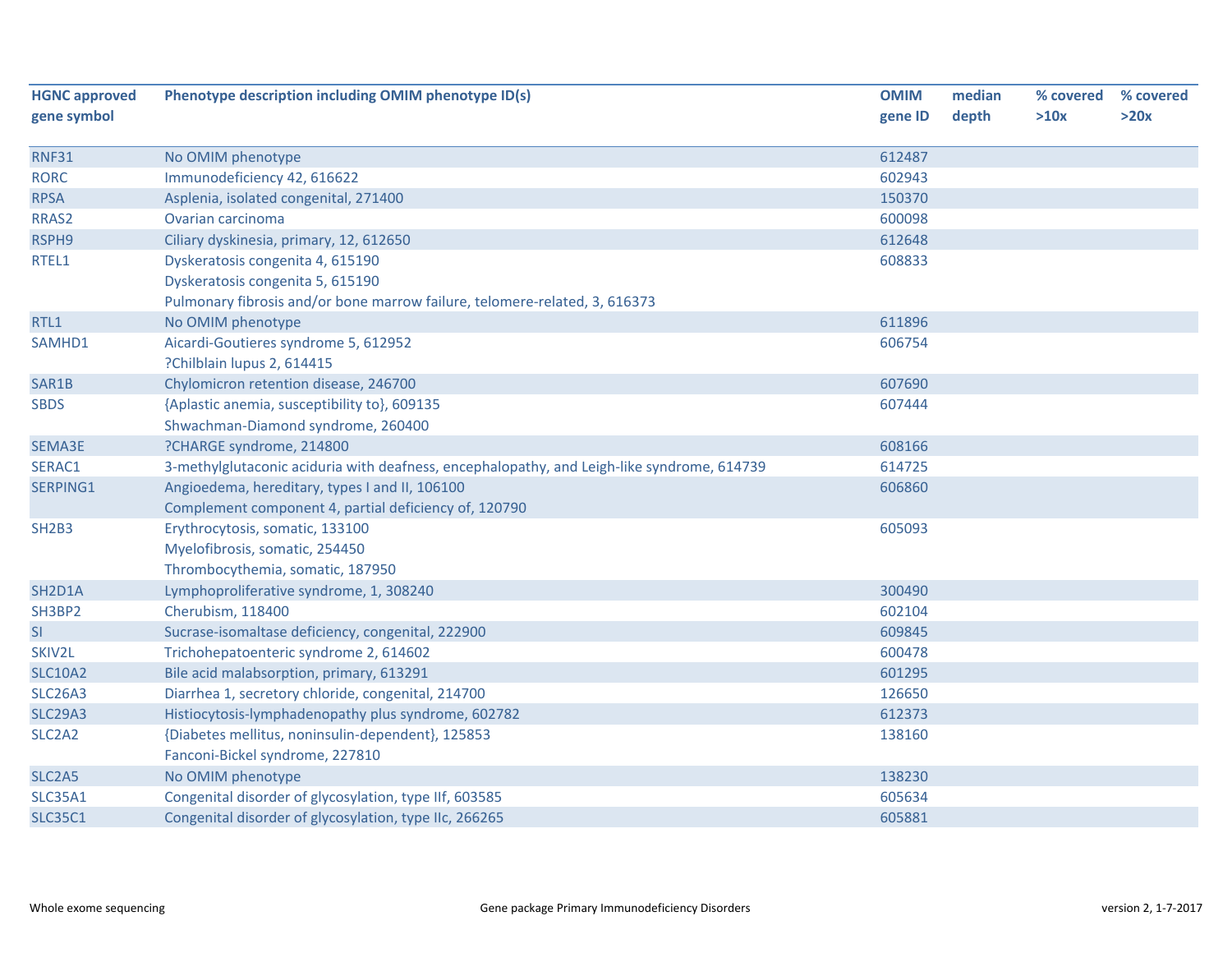| <b>HGNC approved</b> | Phenotype description including OMIM phenotype ID(s)                                                                   | <b>OMIM</b> | median | % covered | % covered |
|----------------------|------------------------------------------------------------------------------------------------------------------------|-------------|--------|-----------|-----------|
| gene symbol          |                                                                                                                        | gene ID     | depth  | >10x      | >20x      |
|                      |                                                                                                                        |             |        |           |           |
| <b>SLC37A4</b>       | Glycogen storage disease lb, 232220                                                                                    | 602671      |        |           |           |
| <b>SLC39A4</b>       | Glycogen storage disease Ic, 232240                                                                                    | 607059      |        |           |           |
| <b>SLC46A1</b>       | Acrodermatitis enteropathica, 201100                                                                                   | 611672      |        |           |           |
|                      | Folate malabsorption, hereditary, 229050                                                                               | 182380      |        |           |           |
| SLC5A1               | Glucose/galactose malabsorption, 606824                                                                                |             |        |           |           |
| SLC7A7               | Lysinuric protein intolerance, 222700                                                                                  | 603593      |        |           |           |
| SMARCAL1             | Schimke immunoosseous dysplasia, 242900                                                                                | 606622      |        |           |           |
| SOCS4                | No OMIM phenotype                                                                                                      | 616337      |        |           |           |
| SP110                | Hepatic venoocclusive disease with immunodeficiency, 235550<br>{Mycobacterium tuberculosis, susceptibility to}, 607948 | 604457      |        |           |           |
| SPINK5               | Atopy, 147050                                                                                                          | 605010      |        |           |           |
|                      | Netherton syndrome, 256500                                                                                             |             |        |           |           |
| SPINT <sub>2</sub>   | Diarrhea 3, secretory sodium, congenital, syndromic, 270420                                                            | 605124      |        |           |           |
| STAT1                | Immunodeficiency 31A, mycobacteriosis, 614892                                                                          | 600555      |        |           |           |
|                      | Immunodeficiency 31B, mycobacterial and viral infections, 613796                                                       |             |        |           |           |
|                      | Immunodeficiency 31C, 614162                                                                                           |             |        |           |           |
| STAT2                | Immunodeficiency 44, 616636                                                                                            | 600556      |        |           |           |
| STAT3                | Autoimmune disease, multisystem, infantile-onset, 1, 615952                                                            | 102582      |        |           |           |
|                      | Hyper-IgE recurrent infection syndrome, 147060                                                                         |             |        |           |           |
| STAT4                | {Systemic lupus erythematosus, susceptibility to, 11}, 612253                                                          | 600558      |        |           |           |
| STAT5B               | Growth hormone insensitivity with immunodeficiency, 245590                                                             | 604260      |        |           |           |
|                      | Leukemia, acute promyelocytic, somatic, 102578                                                                         |             |        |           |           |
| STAT6                | No OMIM phenotype                                                                                                      | 601512      |        |           |           |
| STIM1                | Immunodeficiency 10, 612783                                                                                            | 605921      |        |           |           |
|                      | Myopathy, tubular aggregate, 1, 160565                                                                                 |             |        |           |           |
|                      | Stormorken syndrome, 185070                                                                                            |             |        |           |           |
| STK4                 | T-cell immunodeficiency, recurrent infections, autoimmunity, and cardiac malformations, 614868                         | 604965      |        |           |           |
| <b>STX11</b>         | Hemophagocytic lymphohistiocytosis, familial, 4, 603552                                                                | 605014      |        |           |           |
| STX3                 | No OMIM phenotype                                                                                                      | 600876      |        |           |           |
| STXBP2               | Hemophagocytic lymphohistiocytosis, familial, 5, 613101                                                                | 601717      |        |           |           |
| TAP1                 | Bare lymphocyte syndrome, type I, 604571                                                                               | 170260      |        |           |           |
| TAP <sub>2</sub>     | Bare lymphocyte syndrome, type I, due to TAP2 deficiency, 604571                                                       | 170261      |        |           |           |
|                      | Wegener-like granulomatosis                                                                                            |             |        |           |           |
| <b>TAPBP</b>         | Bare lymphocyte syndrome, type I, 604571                                                                               | 601962      |        |           |           |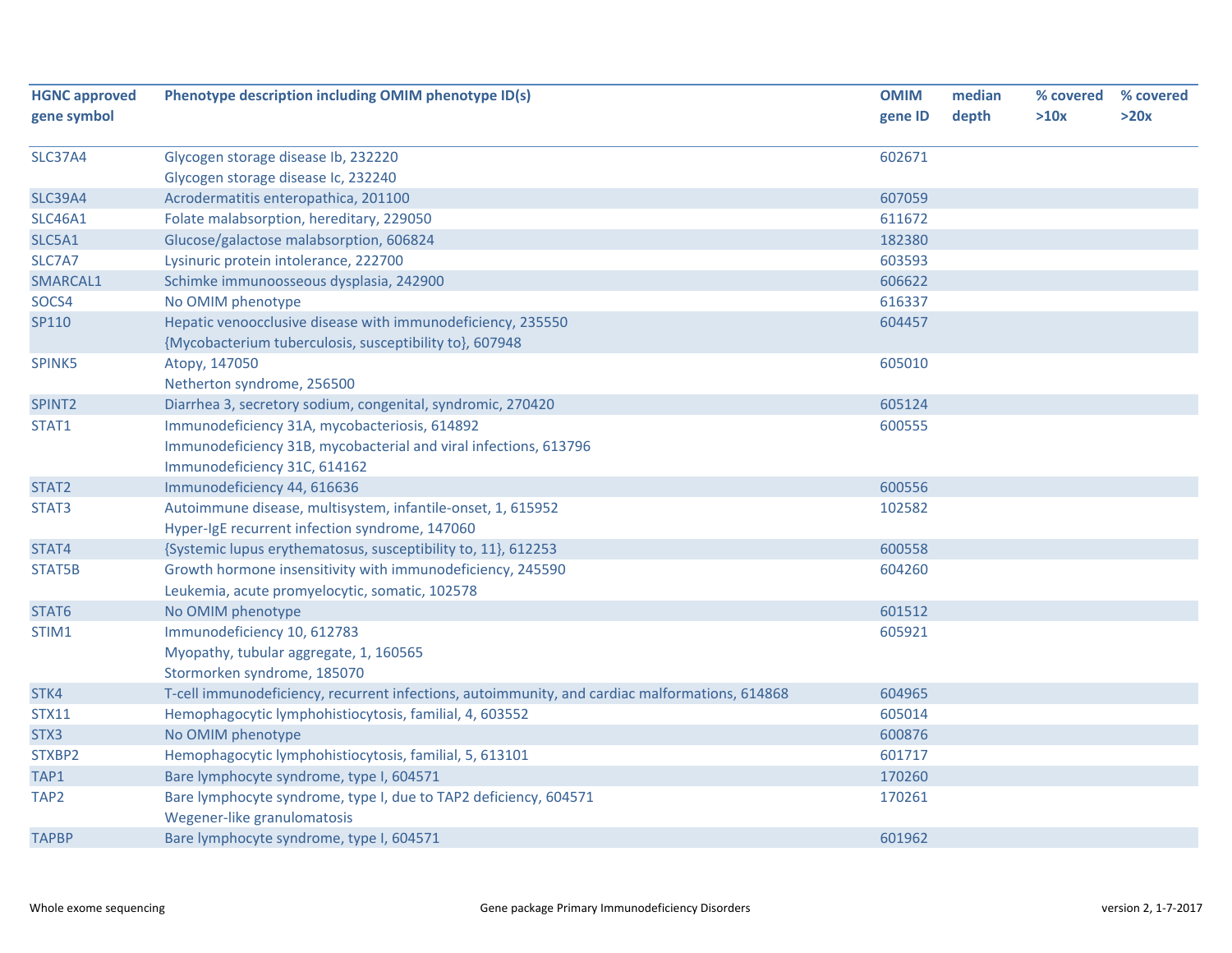| <b>HGNC approved</b> | Phenotype description including OMIM phenotype ID(s)                         | <b>OMIM</b> | median | % covered | % covered |
|----------------------|------------------------------------------------------------------------------|-------------|--------|-----------|-----------|
| gene symbol          |                                                                              | gene ID     | depth  | >10x      | >20x      |
| <b>TAZ</b>           | Barth syndrome, 302060                                                       | 300394      |        |           |           |
| TBK1                 | Frontotemporal dementia and/or amyotrophic lateral sclerosis 4, 616439       | 604834      |        |           |           |
| TBX1                 | Conotruncal anomaly face syndrome, 217095                                    | 602054      |        |           |           |
|                      | DiGeorge syndrome, 188400                                                    |             |        |           |           |
|                      | Tetralogy of Fallot, 187500                                                  |             |        |           |           |
|                      | Velocardiofacial syndrome, 192430                                            |             |        |           |           |
| TCF3                 | Agammaglobulinemia 8, 616941                                                 | 147141      |        |           |           |
| <b>TCIRG1</b>        | Osteopetrosis 1, 259700                                                      | 604592      |        |           |           |
| TCN <sub>2</sub>     | Transcobalamin II deficiency, 275350                                         | 613441      |        |           |           |
| <b>TERC</b>          | {Aplastic anemia}, 614743                                                    | 602322      |        |           |           |
|                      | Dyskeratosis congenita 1, 127550                                             |             |        |           |           |
|                      | {Pulmonary fibrosis, idiopathic, susceptibility to}, 614743                  |             |        |           |           |
| <b>TERT</b>          | {Dyskeratosis congenita 2}, 613989                                           | 187270      |        |           |           |
|                      | {Dyskeratosis congenita 4}, 613989                                           |             |        |           |           |
|                      | {Leukemia, acute myeloid}, 601626                                            |             |        |           |           |
|                      | {Melanoma, cutaneous malignant, 9}, 615134                                   |             |        |           |           |
|                      | {Pulmonary fibrosis and/or bone marrow failure, telomere-related, 1}, 614742 |             |        |           |           |
| <b>TFRC</b>          | Immunodeficiency 46, 616740                                                  | 190010      |        |           |           |
| <b>THBD</b>          | {Hemolytic uremic syndrome, atypical, susceptibility to, 6}, 612926          | 188040      |        |           |           |
|                      | Thrombophilia due to thrombomodulin defect, 614486                           |             |        |           |           |
| TICAM1               | {Herpes simplex encephalitic, susceptibility to, 6}, 614850                  | 607601      |        |           |           |
| TINF <sub>2</sub>    | Dyskeratosis congenita 3, 613990                                             | 604319      |        |           |           |
|                      | Revesz syndrome, 268130                                                      |             |        |           |           |
| <b>TIRAP</b>         | {Bacteremia, protection against}, 614382                                     | 606252      |        |           |           |
|                      | {Malaria, protection against}, 611162                                        |             |        |           |           |
|                      | {Pneumococcal disease, invasive, protection against}, 610799                 |             |        |           |           |
|                      | {Tuberculosis, protection against}, 607948                                   |             |        |           |           |
| TLR3                 | {HIV1 infection, resistance to}, 609423                                      | 603029      |        |           |           |
|                      | {Herpes simplex encephalitis, susceptibility to, 2}, 613002                  |             |        |           |           |
| TLR4                 | No OMIM phenotype                                                            | 603030      |        |           |           |
| TMC6                 | Epidermodysplasia verruciformis, 226400                                      | 605828      |        |           |           |
| TMC8                 | Epidermodysplasia verruciformis, 226400                                      | 605829      |        |           |           |
| TMEM173              | STING-associated vasculopathy, infantile-onset, 615934                       | 612374      |        |           |           |
| TMPRSS15             | Enterokinase deficiency, 226200                                              | 606635      |        |           |           |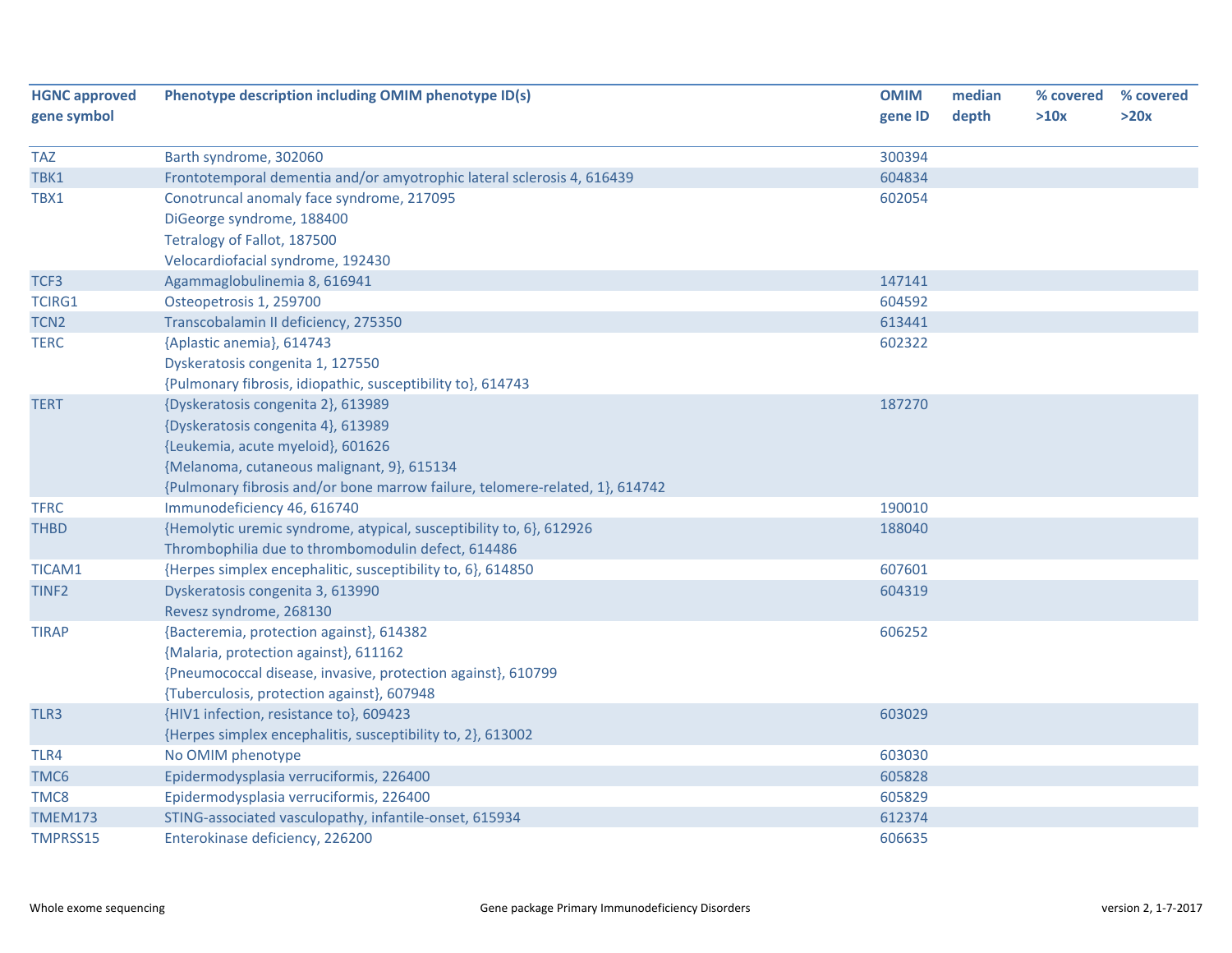| <b>HGNC approved</b><br>gene symbol | Phenotype description including OMIM phenotype ID(s)                                                | <b>OMIM</b><br>gene ID | median<br>depth | % covered<br>>10x | % covered<br>>20x |
|-------------------------------------|-----------------------------------------------------------------------------------------------------|------------------------|-----------------|-------------------|-------------------|
| <b>TNFAIP3</b>                      | Autoinflammatory syndrome, familial, Behcet-like, 616744                                            | 191163                 |                 |                   |                   |
| TNFRSF11A                           | Osteolysis, familial expansile, 174810                                                              | 603499                 |                 |                   |                   |
|                                     | Osteopetrosis 7, 612301                                                                             |                        |                 |                   |                   |
|                                     | {Paget disease of bone 2, early-onset}, 602080                                                      |                        |                 |                   |                   |
| <b>TNFRSF13B</b>                    | Immunodeficiency, common variable, 2, 240500                                                        | 604907                 |                 |                   |                   |
|                                     | Immunoglobulin A deficiency 2, 609529                                                               |                        |                 |                   |                   |
| TNFRSF13C                           | Immunodeficiency, common variable, 4, 613494                                                        | 606269                 |                 |                   |                   |
| <b>TNFRSF1A</b>                     | {Multiple sclerosis, susceptibility to, 5}, 614810                                                  | 191190                 |                 |                   |                   |
|                                     | Periodic fever, familial, 142680                                                                    |                        |                 |                   |                   |
| <b>TNFRSF4</b>                      | ?Immunodeficiency 16, 615593                                                                        | 600315                 |                 |                   |                   |
| TNFSF12                             | No OMIM phenotype                                                                                   | 602695                 |                 |                   |                   |
| TNFSF13                             | No OMIM phenotype                                                                                   | 604472                 |                 |                   |                   |
| TNFSF13B                            | No OMIM phenotype                                                                                   | 603969                 |                 |                   |                   |
| TPP1                                | Ceroid lipofuscinosis, neuronal, 2, 204500                                                          | 607998                 |                 |                   |                   |
|                                     | Spinocerebellar ataxia 7, 609270                                                                    |                        |                 |                   |                   |
| TPP <sub>2</sub>                    | No OMIM phenotype                                                                                   | 190470                 |                 |                   |                   |
| TRAF3                               | {?Herpes simplex encephalitis, susceptibility to, 3}, 614849                                        | 601896                 |                 |                   |                   |
| TRAF3IP2                            | ?Candidiasis, familial, 8, 615527                                                                   | 607043                 |                 |                   |                   |
|                                     | {Psoriasis susceptibility 13}, 614070                                                               |                        |                 |                   |                   |
| TREX1                               | Aicardi-Goutieres syndrome 1, dominant and recessive, 225750                                        | 606609                 |                 |                   |                   |
|                                     | Chilblain lupus, 610448                                                                             |                        |                 |                   |                   |
|                                     | {Systemic lupus erythematosus, susceptibility to}, 152700                                           |                        |                 |                   |                   |
|                                     | Vasculopathy, retinal, with cerebral leukodystrophy, 192315                                         |                        |                 |                   |                   |
| TRNT1                               | Retinitis pigmentosa and erythrocytic microcytosis, 616959                                          | 612907                 |                 |                   |                   |
|                                     | Sideroblastic anemia with B-cell immunodeficiency, periodic fevers, and developmental delay, 616084 |                        |                 |                   |                   |
| TTC37                               | Trichohepatoenteric syndrome 1, 222470                                                              | 614589                 |                 |                   |                   |
| <b>TTC7A</b>                        | Gastrointestinal defects and immunodeficiency syndrome, 243150                                      | 609332                 |                 |                   |                   |
| TYK <sub>2</sub>                    | Immunodeficiency 35, 611521                                                                         | 176941                 |                 |                   |                   |
| <b>UNC119</b>                       | ?Cone-rod dystrophy                                                                                 | 604011                 |                 |                   |                   |
|                                     | ?Immunodeficiency 13, 615518                                                                        |                        |                 |                   |                   |
| <b>UNC13D</b>                       | Hemophagocytic lymphohistiocytosis, familial, 3, 608898                                             | 608897                 |                 |                   |                   |
| <b>UNC93B1</b>                      | {Herpes simplex encephalitis, susceptibility to, 1}, 610551                                         | 608204                 |                 |                   |                   |
| <b>UNG</b>                          | Immunodeficiency with hyper IgM, type 5, 608106                                                     | 191525                 |                 |                   |                   |
| USB1                                | Poikiloderma with neutropenia, 604173                                                               | 613276                 |                 |                   |                   |